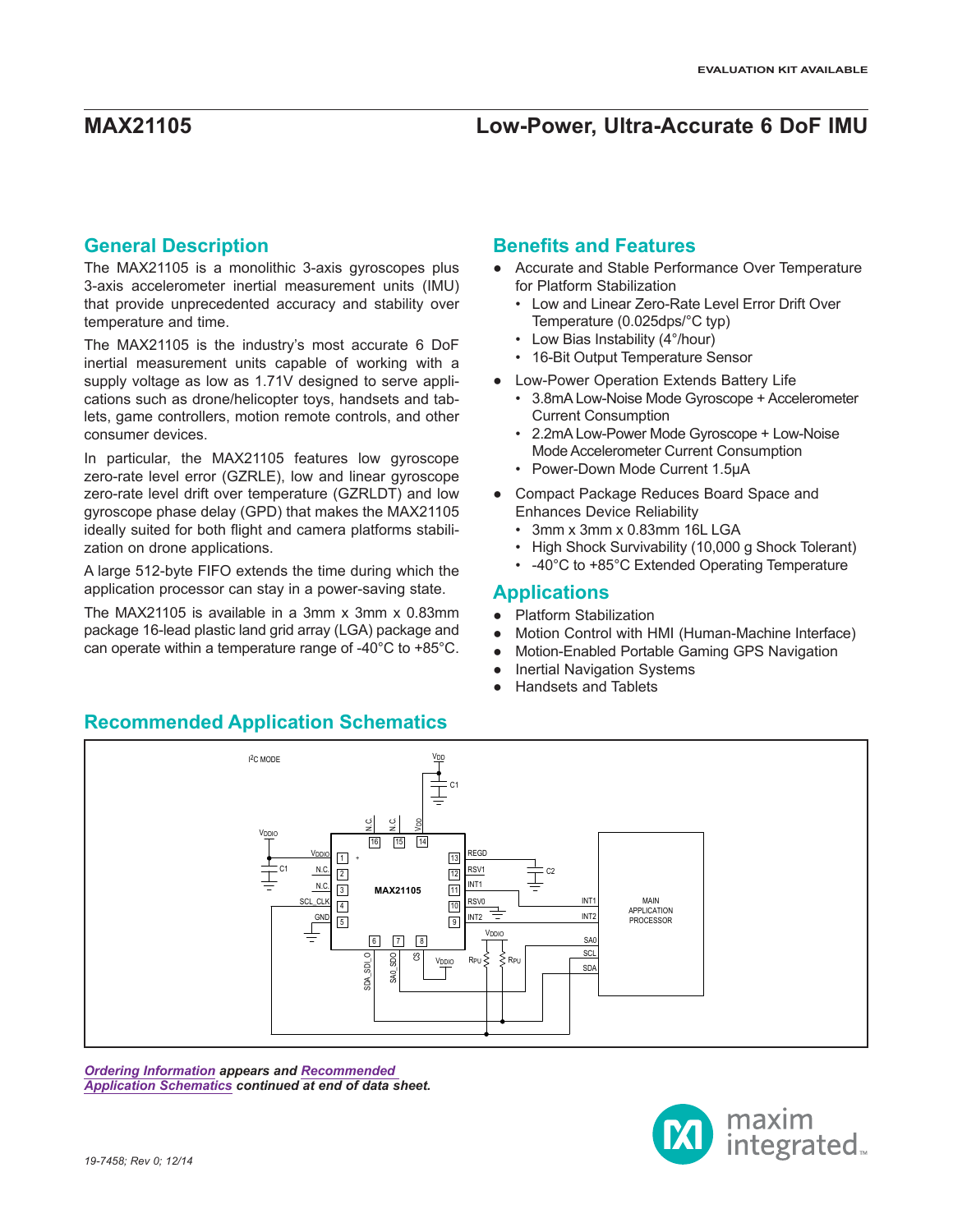# **Functional Diagram**

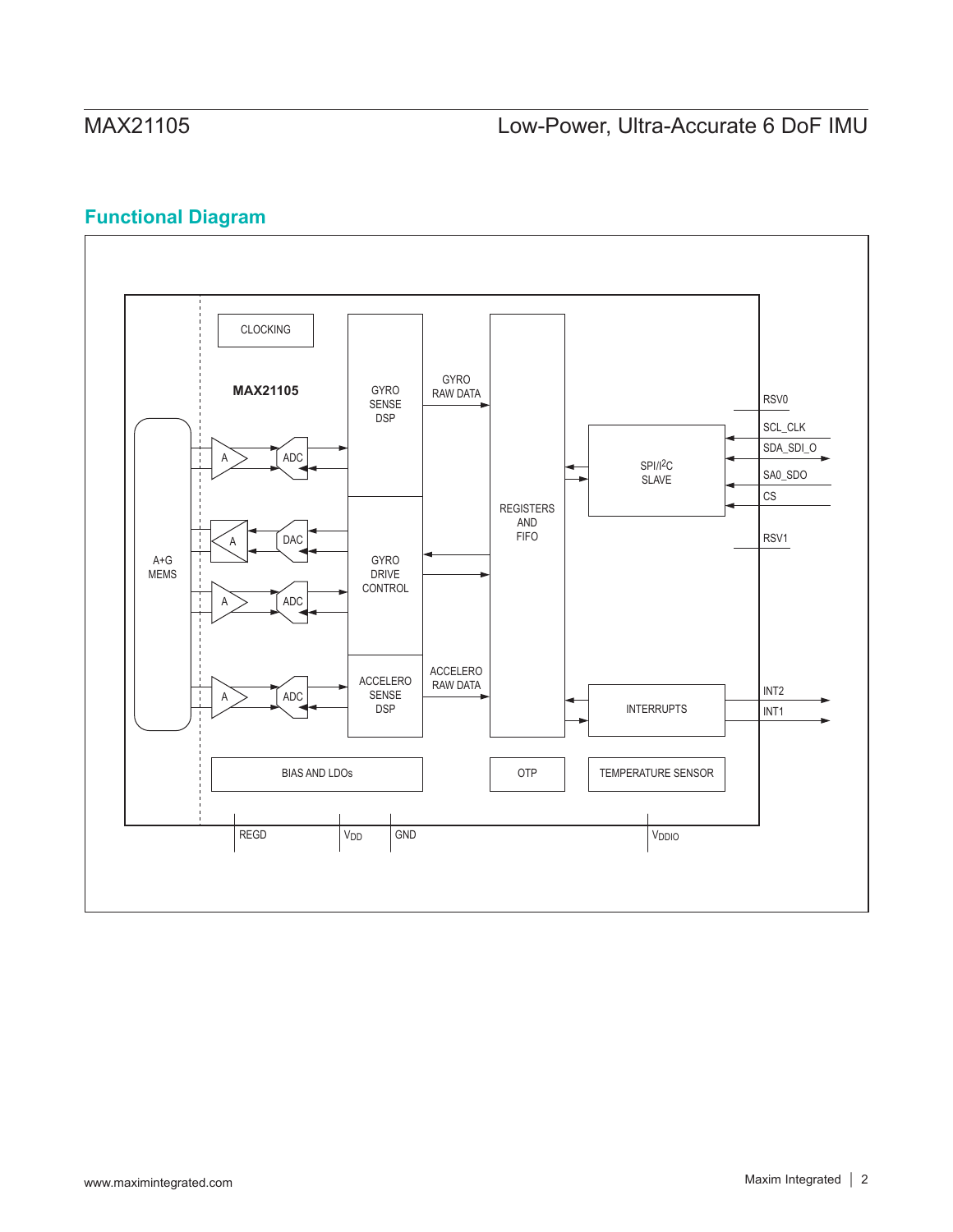## **Absolute Maximum Ratings**

| INT1, INT2, SDA SDI O, SA0 SDO, SCL CLK, |                                                       |
|------------------------------------------|-------------------------------------------------------|
|                                          | CS, RSV0, RSV1-0.3V to min ( $V_{DDIO}$ + 0.3V, 6.0V) |

*Stresses beyond those listed under "Absolute Maximum Ratings" may cause permanent damage to the device. These are stress ratings only, and functional operation of the device at these or any other conditions beyond those indicated in the operational sections of the specifications is not implied. Exposure to absolute maximum rating conditions for extended periods may affect device reliability.*

*Drops onto hard surfaces can cause shocks of greater than 10,000g and can exceed the absolute maximum rating of the device. Exercise care in handling to avoid damage.*

## **Package Thermal Characteristics (Note 1)**

LGA

Junction-to-Case Thermal Resistance  $(θ<sub>JC</sub>)$ .............31.8°C/W Junction-to-Ambient Thermal Resistance  $(θ<sub>JA</sub>)$ ........160°C/W

**Note 1:** Package thermal resistances were obtained using the method described in JEDEC specification JESD51-7, using a four-layer board. For detailed information on package thermal considerations, refer to **www.maximintegrated.com/thermal-tutorial**.

## **Electrical Characteristics**

(V<sub>DD</sub> = V<sub>DDIO</sub> = 1.8V, T<sub>A</sub> = -40°C to +85°C, unless otherwise noted. Typical values are at T<sub>A</sub> = +25°C.) (Note 2)

| <b>PARAMETER</b>                                                             | <b>SYMBOL</b>     | <b>CONDITIONS</b>                                            | <b>MIN</b> | <b>TYP</b> | <b>MAX</b>        | <b>UNITS</b> |
|------------------------------------------------------------------------------|-------------------|--------------------------------------------------------------|------------|------------|-------------------|--------------|
| <b>OPERATING CONDITIONS</b>                                                  |                   |                                                              |            |            |                   |              |
| V <sub>DD</sub> Supply                                                       | V <sub>DD</sub>   |                                                              | 1.71       | 1.8        | 3.6               | $\vee$       |
| $V_{\text{DDIO}}$ (Note 3)                                                   | V <sub>DDIO</sub> |                                                              | 1.71       | 1.8        | $V_{DD}$ +<br>0.3 | $\vee$       |
| <b>CURRENT CONSUMPTION</b>                                                   |                   |                                                              |            |            |                   |              |
| <b>IDD-Current Consumption</b><br>G Only Low-Power Mode<br>(Note 4)          | <b>IDDGE</b>      | $T_A$ = +25°C, $f_{GODR}$ = 100Hz                            |            | 1.9        | 2.3               | mA           |
| <b>IDD-Current Consumption</b><br>G Low-Power + A Low-Noise<br>Mode (Note 4) | <b>IDDGEA</b>     | $T_A$ = +25°C, f <sub>GODR</sub> = 100Hz                     |            | 2.2        | 2.6               | mA           |
| IDD-Current Consumption<br>G Only Low-Noise Mode                             | <b>IDDG</b>       | $T_A$ = +25°C                                                |            | 3.6        | 4.2               | mA           |
| <b>IDD-Current Consumption</b><br>G + A Low-Noise Mode                       | <b>IDDGA</b>      | $T_A$ = +25°C                                                |            | 3.8        | 4.5               | mA           |
| <b>IDD-Current Consumption</b><br>G Standby Mode                             | <b>IDDGSB</b>     | $T_A$ = +25°C                                                |            | 1.7        | 2.1               | mA           |
| IDD-Current Consumption                                                      |                   | $f_{\text{AODR}}$ = 100Hz, 8 averages, $T_A$ = +25°C         |            | 80         | 115               |              |
| A Only, Low-Power Mode<br>(Note 5)                                           | <b>IDDAE</b>      | $f_{\text{AODR}}$ = 25Hz, 8 averages, $T_{\text{A}}$ = +25°C |            | 20         | 33                | μA           |
| <b>IDD-Current Consumption</b><br>A Low-Noise Mode                           | <b>IDDAN</b>      | $T_A$ = +25°C                                                |            | 575        | 675               | μA           |
| <b>IDD-Current Consumption</b><br>Power Down                                 | <b>IDDPD</b>      | $T_A$ = +25°C                                                |            | 1.5        | 10                | μA           |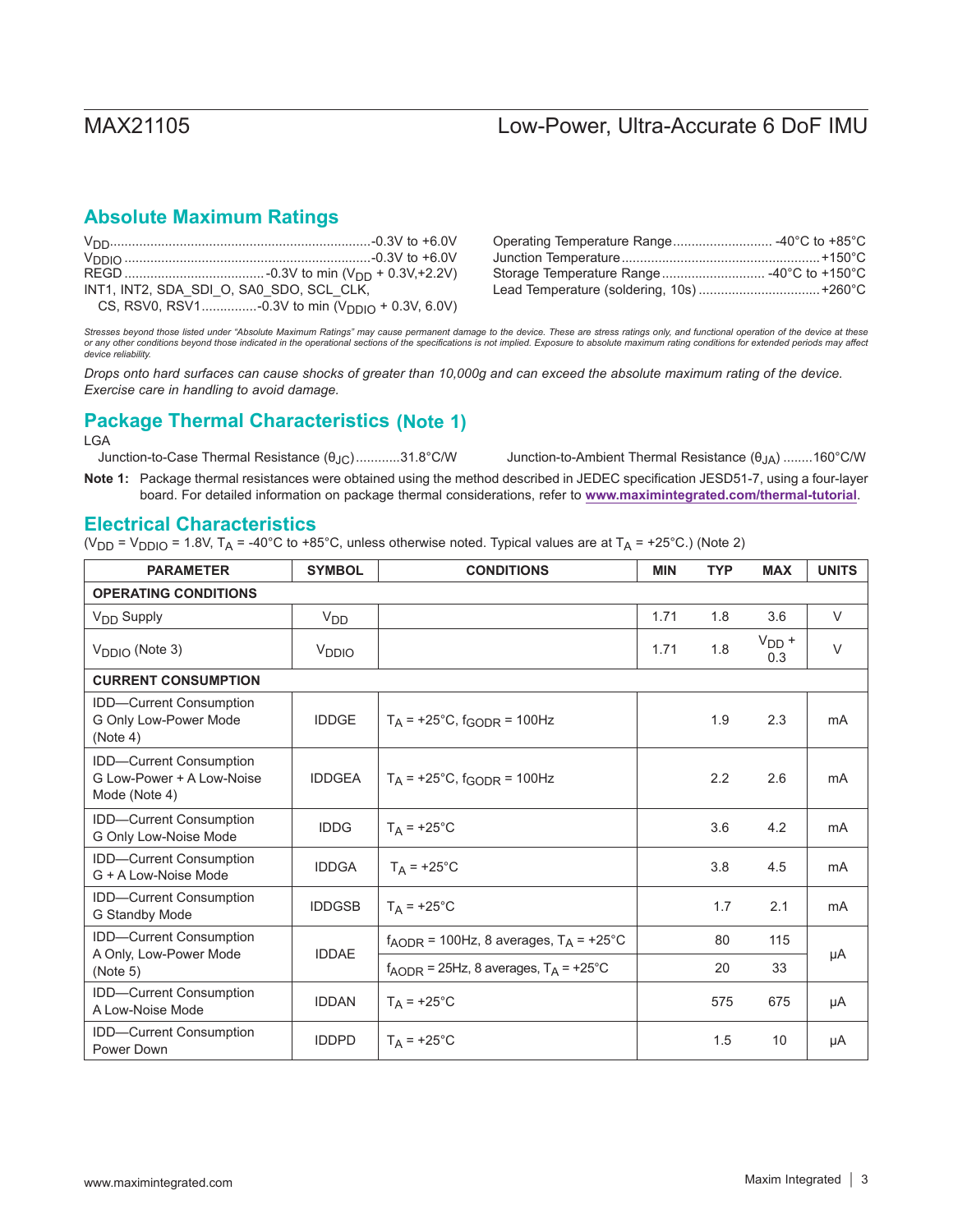## **Mechanical Characteristics (Note 2)**

(V<sub>DD</sub> = V<sub>DDIO</sub> = 1.8V, T<sub>A</sub> = -40°C to +85°C, unless otherwise noted. Typical values are at T<sub>A</sub> = +25°C.) (Note 2)

| <b>PARAMETER</b>                                   | <b>SYMBOL</b> | <b>CONDITIONS</b>                                                | <b>MIN</b> | <b>TYP</b> | <b>MAX</b> | <b>UNITS</b>        |  |
|----------------------------------------------------|---------------|------------------------------------------------------------------|------------|------------|------------|---------------------|--|
| <b>GYROSCOPE</b>                                   |               |                                                                  |            |            |            |                     |  |
|                                                    |               |                                                                  |            | ±250       |            |                     |  |
|                                                    |               |                                                                  |            | ±500       |            |                     |  |
| Full-Scale Range                                   | <b>GFSR</b>   | User selectable                                                  |            | ±1000      |            | dps                 |  |
|                                                    |               |                                                                  |            | ±2000      |            |                     |  |
| Rate Noise Density (Note 6)                        | <b>GRND</b>   | Low-noise mode, $T_A$ = +25°C                                    |            | 0.009      | 0.025      | dps/<br>$\sqrt{Hz}$ |  |
| <b>RMS Noise</b>                                   | <b>GRMS</b>   | Low-noise mode, $f_{\text{GODR}}$ = 2000Hz,<br>$f_{GBWL} = 32Hz$ |            | 0.06       |            | dps                 |  |
|                                                    | <b>GRMSE</b>  | Low-power mode, $f_{\text{GODR}} = 100$ Hz                       |            | 0.22       |            | rms                 |  |
|                                                    |               | $GFSR = 250$                                                     |            | 120        |            |                     |  |
|                                                    |               | $GFSR = 500$                                                     |            | 60         |            | digit/<br>dps       |  |
| Sensitivity                                        | GS            | $GFSR = 1000$                                                    |            | 30         |            |                     |  |
|                                                    |               | $GFSR = 2000$                                                    | 15         |            |            |                     |  |
| <b>Sensitivity Error</b>                           | <b>GSE</b>    | $T_A$ = +25°C                                                    | $-2.5$     |            | $+2.5$     | $\%$                |  |
| Sensitivity Drift Over<br>Temperature (Note 6)     | <b>GSDT</b>   |                                                                  | $-0.05$    |            | $+0.05$    | $\%$ /°C            |  |
| Zero Rate Level Error                              | <b>GZRLE</b>  | $T_A$ = +25°C                                                    | -6         |            | +6         | dps                 |  |
| Zero Rate Level Drift Over<br>Temperature (Note 6) | <b>GZRLDT</b> |                                                                  | $-0.15$    |            | $+0.15$    | dps/°C              |  |
| Angular Random Walk                                | <b>GARW</b>   |                                                                  |            | 0.45       |            | deg/√hr             |  |
| <b>Bias Stability</b>                              | <b>GBS</b>    |                                                                  |            | 4          |            | deg/hr              |  |
| Nonlinearity                                       | <b>GNL</b>    | $GFSR = 2000$                                                    |            | 0.1        |            | %FS                 |  |
|                                                    |               | Absolute, $T_A$ = +25°C (Note 6)                                 | $-5$       | ±1         | $+5$       |                     |  |
| <b>Cross Axis</b>                                  | <b>GCA</b>    | Relative to the accelerometer reference system,<br>$T_A$ = +25°C | -3         | ±1         | +3         | $\%$                |  |
| <b>Linear Acceleration Effect</b>                  | <b>GLAE</b>   | ±1g static applied, $T_A$ = +25°C                                |            | ±0.05      |            | dps/g               |  |
| Startup Time from Power<br>Down                    | <b>GSTPD</b>  |                                                                  |            | 25         | 45         | ms                  |  |
| Startup Time from Standby<br>(Note 7)              | <b>GSTS</b>   | $GODR = 8kHz$ , $GBWL = 400Hz$                                   |            | 4          |            | ms                  |  |
|                                                    |               | User selectable, low-noise mode                                  | 5          |            | 8000       |                     |  |
| <b>Output Data Rate</b>                            | <b>GODR</b>   | User selectable, low-power mode                                  | 5          |            | 200        | Hz                  |  |
| <b>ODR Accuracy</b>                                | <b>GODRA</b>  | $T_A$ = +25°C                                                    | $-10$      |            | $+10$      | $\%$                |  |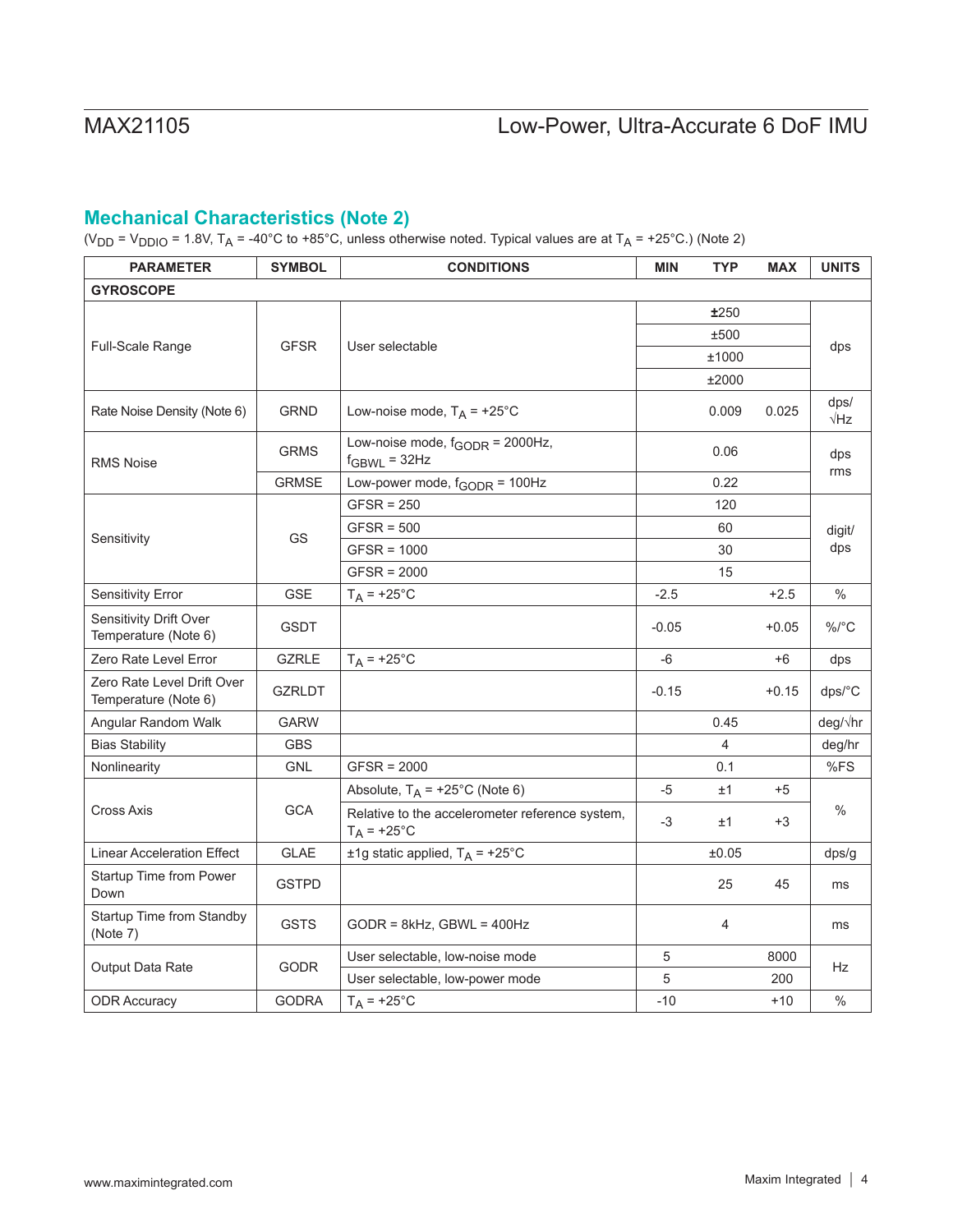## **Mechanical Characteristics (continued) (Note 2)**

(V<sub>DD</sub> = V<sub>DDIO</sub> = 1.8V, T<sub>A</sub> = -40°C to +85°C, unless otherwise noted. Typical values are at T<sub>A</sub> = +25°C.) (Note 2)

| <b>PARAMETER</b>                                | <b>SYMBOL</b> | <b>CONDITIONS</b>                                                     | <b>MIN</b> | <b>TYP</b> | <b>MAX</b> | <b>UNITS</b>         |  |
|-------------------------------------------------|---------------|-----------------------------------------------------------------------|------------|------------|------------|----------------------|--|
| Lowpass Bandwidth<br>(Note 8)                   | <b>GBWL</b>   |                                                                       | 2          |            | 2000       | Hz                   |  |
| Highpass Bandwidth<br>(Note 9)                  | <b>GBWH</b>   |                                                                       | 0.1        |            | 100        | Hz                   |  |
| Phase Delay at 10Hz                             | <b>GPD</b>    | $GODR = 8kHz$<br>$GBWL = 2kHz$                                        |            | 1.78       |            | deg                  |  |
|                                                 | <b>GSTO</b>   | X, Z axis, $T_A$ = +25°C                                              | $+8$       |            | $+50$      |                      |  |
| Self-Test Output Shift                          |               | Y axis, $T_A$ = +25°C                                                 | $-50$      |            | -8         | %FS                  |  |
| <b>ACCELEROMETER</b>                            |               |                                                                       |            |            |            |                      |  |
|                                                 |               |                                                                       |            | ±2         |            |                      |  |
|                                                 |               |                                                                       |            | ±4         |            |                      |  |
| <b>Full-Scale Range</b>                         | <b>AFSR</b>   | User selectable                                                       |            | ±8         |            | g                    |  |
|                                                 |               |                                                                       |            | ±16        |            |                      |  |
| Noise Density (Note 6)                          | <b>AND</b>    | Low-noise mode, AFSR = $\pm 2g$ , T <sub>A</sub> = $\pm 25^{\circ}$ C |            | 100        | 185        | $\mu$ g/ $\sqrt{Hz}$ |  |
| <b>RMS Noise</b>                                | <b>ARMS</b>   | Low-noise mode, AODR = 2000Hz,<br>$ABWL = AODR/3$ , $AFSR = 2g$       |            | 2.6        |            | mg                   |  |
|                                                 | <b>ARMSE</b>  | Low-power mode, AODR = 100Hz,<br>ABWL = AODR/3, AFSR = 2g, 8 averages |            | 2.7        |            | <b>RMS</b>           |  |
|                                                 | AS            | $AFS = \pm 2g$                                                        |            | 15         |            |                      |  |
|                                                 |               | $AFS = \pm 4g$                                                        |            | 7.5        |            |                      |  |
| Sensitivity                                     |               | $AFS = \pm 8g$                                                        |            | 3.75       |            | digit/mg             |  |
|                                                 |               | $AFS = \pm 16g$                                                       |            | 1.875      |            |                      |  |
| <b>Sensitivity Error</b>                        | ASE           | $AFS = \pm 2g$ , $T_A = +25^{\circ}C$                                 | $-2.5$     |            | $+2.5$     | $\%$                 |  |
| Sensitivity Drift Over<br>Temperature (Note 6)  | <b>ASDT</b>   | $AFSR = \pm 2g$                                                       | $-0.028$   |            | $+0.028$   | $\%$ /°C             |  |
| Zero G Level Error at                           |               | AFSR = $\pm 2g$ , X, Y axes, T <sub>A</sub> = $\pm 25^{\circ}$ C      | $-90$      |            | +90        |                      |  |
| <b>Component Level</b>                          | <b>AZGLEC</b> | AFSR = $\pm 2g$ , Z axis, T <sub>A</sub> = $\pm 25^{\circ}$ C         | $-120$     |            | $+120$     | mg                   |  |
| Zero G Level Error at                           |               | AFSR = $\pm 2g$ , X, Y axes, T <sub>A</sub> = $\pm 25^{\circ}$ C      | $-120$     |            | $+120$     |                      |  |
| Board Level (Notes 6, 10)                       | <b>AZGLE</b>  | AFSR = $\pm 2g$ , Z axis, T <sub>A</sub> = $\pm 25^{\circ}$ C         | $-180$     |            | $+180$     | mg                   |  |
| Zero G Level Drift Over<br>Temperature (Note 6) | <b>AZGLDT</b> | $AFSR = \pm 2g$ , X, Y, Z axes                                        | $-2.25$    |            | $+2.25$    | mg/°C                |  |
| Nonlinearity                                    | ANL           | $AFSR = \pm 2g$                                                       |            | 0.5        |            | %FS                  |  |
| Cross Axis                                      | <b>AGCA</b>   | $AFSR = \pm 2g$                                                       |            | ±1         |            | $\%$                 |  |
|                                                 |               | User selectable, low-noise mode                                       | 5          |            | 2000       |                      |  |
| Output Data Rate                                | <b>AODR</b>   | User selectable, low-power mode                                       | 5          |            | 400        | Hz                   |  |
| <b>ODR Accuracy</b>                             | <b>AODRA</b>  | $T_A$ = +25°C                                                         | $-10$      |            | $+10$      | $\%$                 |  |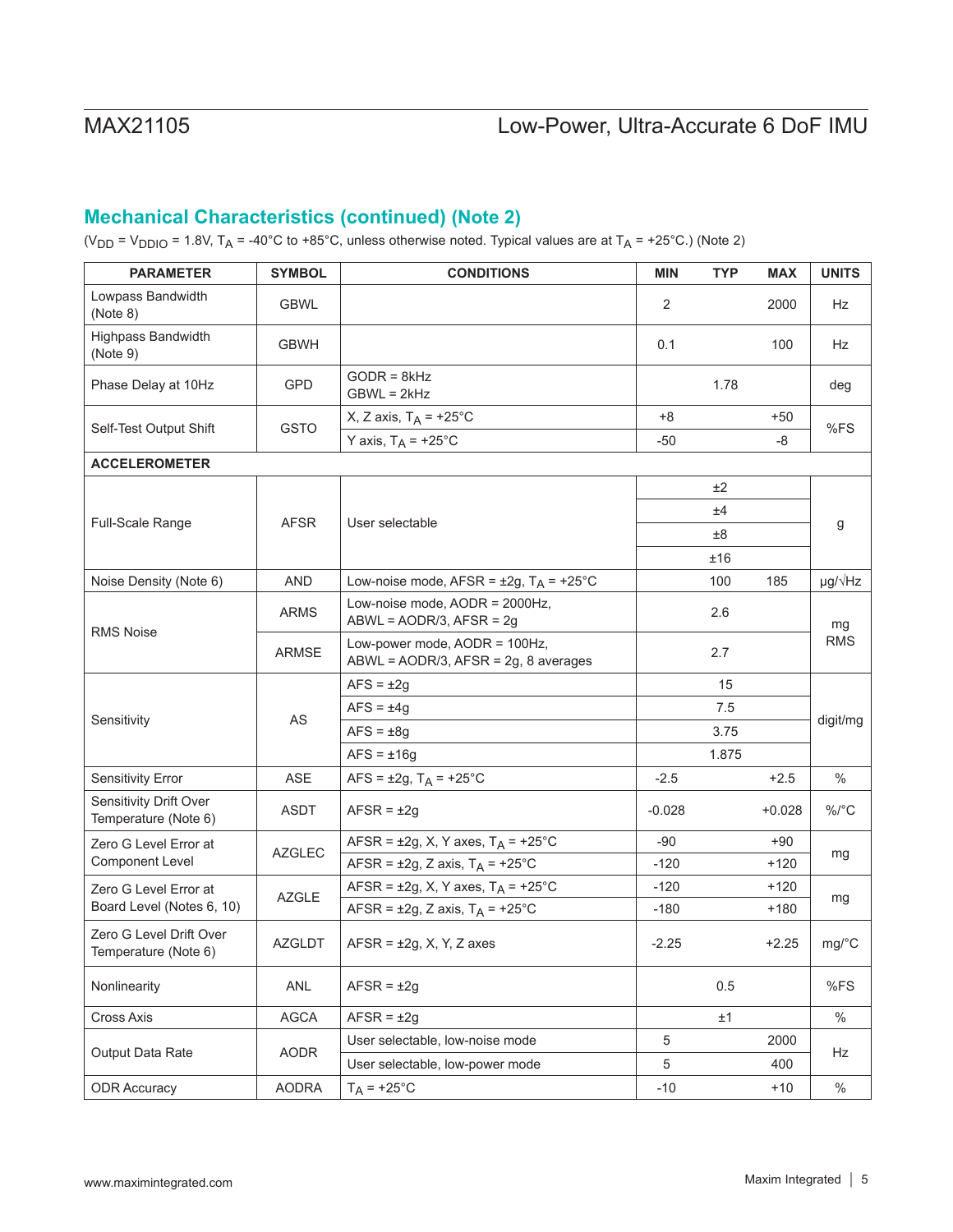## **Mechanical Characteristics (continued) (Note 2)**

(V<sub>DD</sub> = V<sub>DDIO</sub> = 1.8V, T<sub>A</sub> = -40°C to +85°C, unless otherwise noted. Typical values are at T<sub>A</sub> = +25°C.) (Note 2)

| <b>PARAMETER</b>            | <b>SYMBOL</b> | <b>CONDITIONS</b> | <b>MIN</b> | <b>TYP</b> | <b>MAX</b> | <b>UNITS</b>  |
|-----------------------------|---------------|-------------------|------------|------------|------------|---------------|
|                             | <b>ABWL</b>   | Low-noise mode    | AODR/48    |            | AODR/3     |               |
| Lowpass Bandwidth (Note 8)  |               | Low-power mode    | AODR/48    |            | AODR/2     | Hz            |
| Highpass Bandwidth (Note 9) | <b>ABWH</b>   |                   | AODR/400   |            | AODR/50    | <b>Hz</b>     |
| Self-Test Output Shift      | <b>ASTO</b>   | $T_A$ = +25°C     | ±80        |            | ±800       | mg            |
| <b>TEMPERATURE SENSOR</b>   |               |                   |            |            |            |               |
| Sensitivity                 | <b>TSS</b>    | 8 bit             |            | -1         |            | digit/°C      |
|                             |               | 16 bit            |            | 256        |            | digit/°C      |
| <b>Sensitivity Error</b>    | <b>TSSE</b>   |                   |            | ±2         |            | $\frac{0}{0}$ |
| Output at +25°C             |               | 8 bit             | 25         |            |            |               |
|                             | <b>TSO</b>    | 16 bit            |            | 6400       |            | digit         |
| <b>Bandwidth</b>            | <b>TSBW</b>   |                   |            | 4          |            | <b>Hz</b>     |

# **Interface Specifications (Note 2)**

| <b>PARAMETER</b>                                       | <b>SYMBOL</b>             | <b>CONDITIONS</b> | <b>MIN</b>             | <b>TYP</b> | <b>MAX</b>            | <b>UNITS</b> |  |
|--------------------------------------------------------|---------------------------|-------------------|------------------------|------------|-----------------------|--------------|--|
| <b>ESD PROTECTION</b>                                  |                           |                   |                        |            |                       |              |  |
| Human Body Model                                       | <b>HBM</b>                |                   |                        | 2000       |                       | $\vee$       |  |
| <b>Charged Device Model</b>                            | <b>CDM</b>                |                   |                        | 500        |                       | $\vee$       |  |
| <b>IOs DC SPECIFICATIONS (Note 6)</b>                  |                           |                   |                        |            |                       |              |  |
| Input Threshold Low                                    | $V_{IL}$                  |                   |                        |            | $0.3 \times V_{DDIO}$ | $\vee$       |  |
| Input Threshold High                                   | V <sub>IH</sub>           |                   | $0.7 \times V_{DDIO}$  |            |                       | $\vee$       |  |
| <b>Hysteresis of Schmitt Trigger</b><br>Input          | <b>V<sub>HYS</sub></b>    |                   | $0.05 \times V_{DDIO}$ |            |                       | $\vee$       |  |
| Input Leakage Current                                  | <sup>I</sup> LK           |                   | $-1$                   |            | $+1$                  | μA           |  |
| <sup>2</sup> C Internal Pullup Resistance<br>(Note 11) | R <sub>I2CPU</sub>        |                   | 4.5                    |            | 10                    | $k\Omega$    |  |
| SPI SLAVE TIMING VALUES (Note 12)                      |                           |                   |                        |            |                       |              |  |
| <b>CLK Frequency</b>                                   | $f_{C\_CLK}$              |                   |                        |            | 10                    | <b>MHz</b>   |  |
| CS Setup Time                                          | $t_{\text{SU}_\text{CS}}$ |                   | 10                     |            |                       | ns           |  |
| CS Hold Time                                           | $t_{H_C}$ cs              |                   | 15                     |            |                       | ns           |  |
| SDI Input Setup Time                                   | t <sub>su_spi</sub>       |                   | 10                     |            |                       | ns           |  |
| SDI Input Hold Time                                    | $t_{H\_SDI}$              |                   | 15                     |            |                       | ns           |  |
| CLK Fall to SDO Valid Output<br>Time                   | t <sub>V_SDO</sub>        |                   |                        |            | 40                    | ns           |  |
| SDO Output Hold Time                                   | t <sub>H_SDO</sub>        |                   | 5                      |            |                       | ns           |  |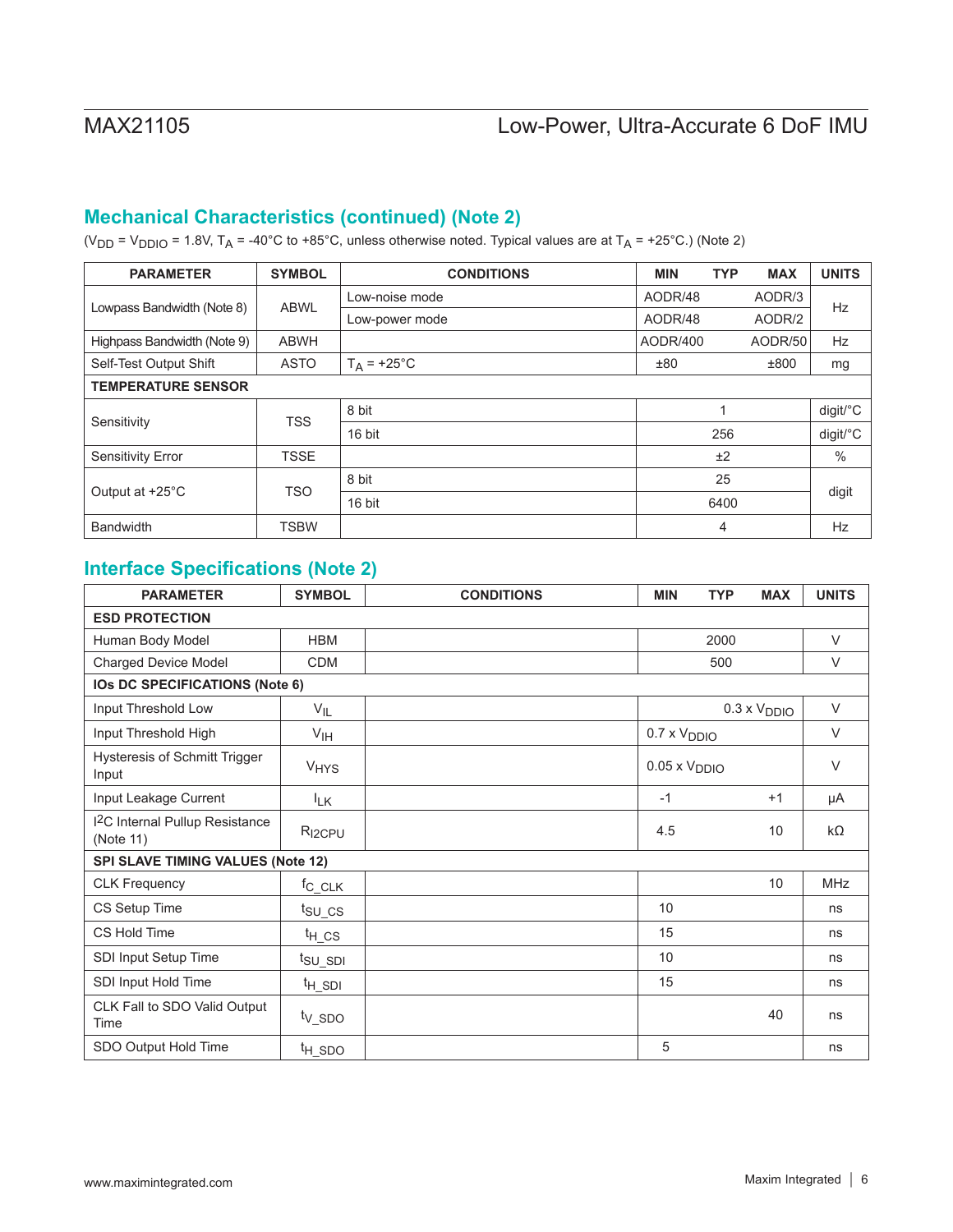## **Interface Specifications (continued) (Note 2)**

| <b>PARAMETER</b>                                         | <b>SYMBOL</b>       | <b>CONDITIONS</b> | <b>MIN</b>       | <b>TYP</b> | <b>MAX</b> | <b>UNITS</b> |
|----------------------------------------------------------|---------------------|-------------------|------------------|------------|------------|--------------|
| <b>I<sup>2</sup>C TIMING VALUES (Note 6)</b>             |                     |                   |                  |            |            |              |
|                                                          |                     | Standard mode     |                  |            | 100        |              |
| <b>SCL Clock Frequency</b>                               | $f_{SCL}$           | Fast mode         |                  |            | 400        | kHz          |
| Hold Time (Repeated) START                               |                     | Standard mode     | $\overline{4}$   |            |            |              |
| Condition                                                | <sup>t</sup> HD;STA | Fast mode         | 0.6              |            |            | μs           |
|                                                          |                     | Standard mode     | 4.7              |            |            |              |
| Low Period of SCL Clock                                  | t <sub>LOW</sub>    | Fast mode         | 1.3              |            |            | μs           |
| High Period of SCL Clock                                 |                     | Standard mode     | 4.0              |            |            |              |
|                                                          | t <sub>HIGH</sub>   | Fast mode         | 0.6              |            |            | $\mu s$      |
| Setup Time for a Repeated                                |                     | Standard mode     | 4.7              |            |            |              |
| t <sub>SU;STA</sub><br><b>START Condition</b>            | Fast mode           | 0.6               |                  |            | μs         |              |
| Data Hold Time                                           |                     | Standard mode     | $\mathbf 0$      |            |            |              |
|                                                          | t <sub>HD;DAT</sub> | Fast mode         | $\Omega$         |            |            | μs           |
| Data Setup Time                                          |                     | Standard mode     | 250              |            |            | ns           |
|                                                          | t <sub>SU;DAT</sub> | Fast mode         | 100              |            |            |              |
| Setup Time for STOP<br>Condition                         | t <sub>su;sto</sub> | Standard mode     | 4.0              |            |            | μs           |
|                                                          |                     | Fast mode         | 0.6              |            |            |              |
| Bus Free Time Between a                                  | $t_{\text{BUF}}$    | Standard mode     | 4.7              |            |            | μs           |
| STOP and a START Condition                               |                     | Fast mode         | 1.3              |            |            |              |
| Data Valid Time                                          | t <sub>VD;DAT</sub> | Standard mode     |                  |            | 3.45       | μs           |
|                                                          |                     | Fast mode         |                  |            | 0.9        |              |
| Data Valid Acknowledge Time                              | t <sub>VD;ACK</sub> | Standard mode     |                  |            | 3.45       | μs           |
|                                                          |                     | Fast mode         |                  |            | 0.9        |              |
| I <sup>2</sup> C TIMING VALUES (High-Speed Mode, Note 6) |                     |                   |                  |            |            |              |
| <b>SCLH Clock Frequency</b>                              | f <sub>SCLH</sub>   | HS mode           |                  |            | 3.4        | MHz          |
| Setup Time for A REPEATED<br><b>START Condition</b>      | t <sub>SU;STA</sub> | HS mode           | 160              |            |            | ns           |
| Hold Time (Repeated) START<br>Condition                  | t <sub>HD;STA</sub> | HS mode           | 160              |            |            | ns           |
| Low Period of SCL Clock                                  | t <sub>LOW</sub>    | HS mode           | 160              |            |            | ns           |
| High Period of SCL Clock                                 | t <sub>HIGH</sub>   | HS mode           | 100              |            |            | ns           |
| Data Setup Time                                          | t <sub>SU;DAT</sub> | HS mode           | 10               |            |            | ns           |
| Data Hold Time                                           | t <sub>HD;DAT</sub> | HS mode           | $\boldsymbol{0}$ |            | 70         | ns           |
| Setup Time for STOP<br>Condition                         | $t_{\text{SU;STO}}$ | HS mode           | 160              |            |            | ns           |

**Note 2:** Limits are 100% tested at  $T_A$  = +25°C. Limits over the operating temperature range and relevant supply voltage range are guaranteed by design and characterization.

Note 3: V<sub>DDIO</sub> must be lower or equal than V<sub>DD</sub> supply for normal operation. With V<sub>DDIO</sub> supplied and V<sub>DD</sub> not supplied, the I/O pads are in high impedance.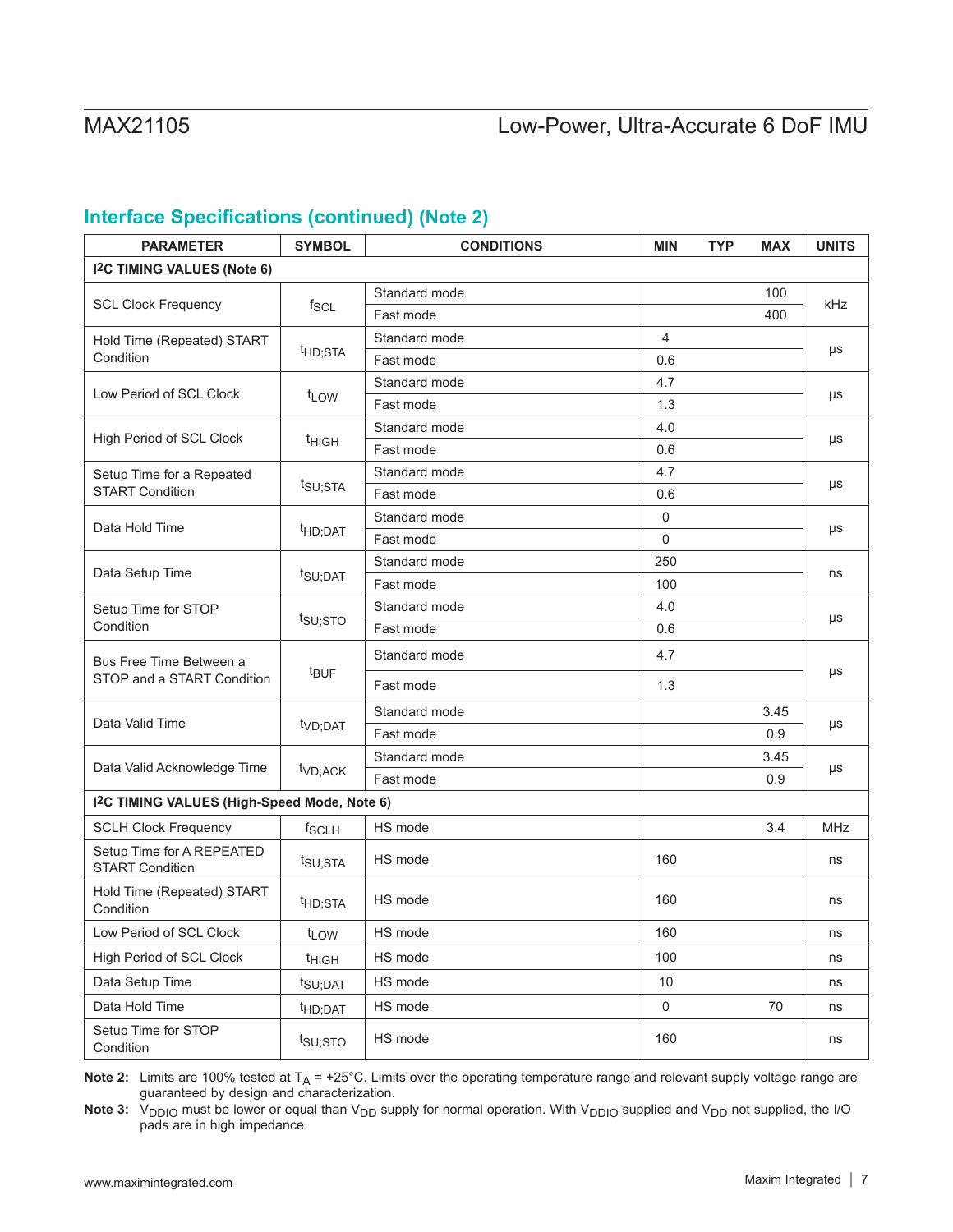- **Note 4:** In low-power mode, the gyroscope has higher rate noise density, but lower current consumption. In this condition, the gyro selectable output data rate (ODR) ranges from 5Hz to 200Hz.
- **Note 5:** In low-power mode, the accelerometer has higher noise density, but lower current consumption. In this condition, the selectable output data rate (ODR) of the accelerometer ranges from 5Hz to 400Hz.
- **Note 6:** Guaranteed by design, not production tested.
- Note 7: In standby, only the gyro drive circuit is powered on, and in this condition, the outputs are not available. In this condition, the startup time depends only on the filters responses.
- **Note 8:** User selectable.
- **Note 9:** Enable/disable with user-selectable bandwidth.
- **Note 10:** Values after MSL3 preconditioning and 3 reflow cycles.
- **Note 11:** Pullup resistances are user selectable.
- **Note 12:** 10pF load on SPI lines. Min Max based on characterization results.

## **SPI Timing**

### **4-Wire SPI Mode**



### **3-Wire SPI Mode**

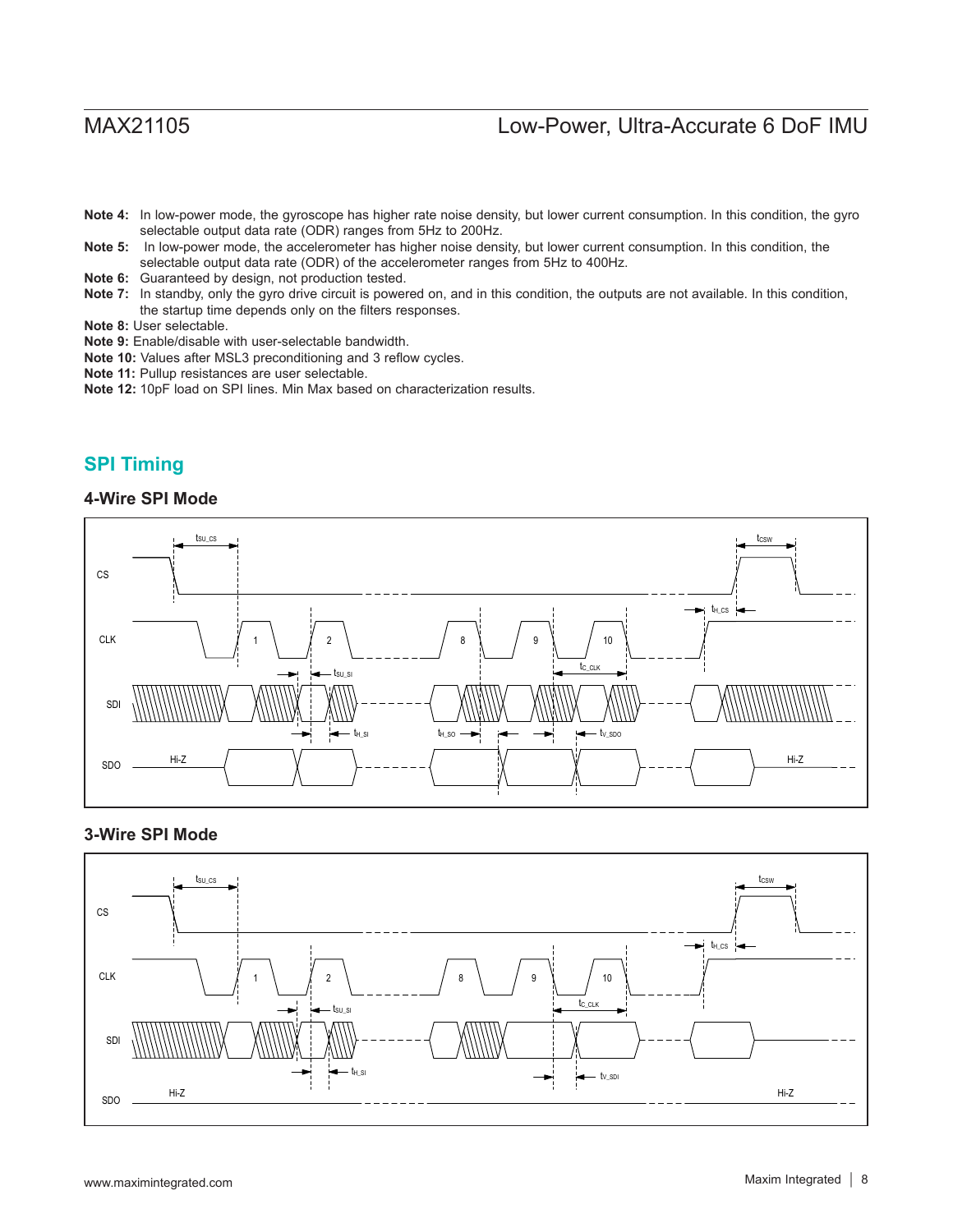# **I2C Timing**

## **Standard/Fast Mode I2C Bus Timing**



# **High-Speed Mode I2C Bus Timing**

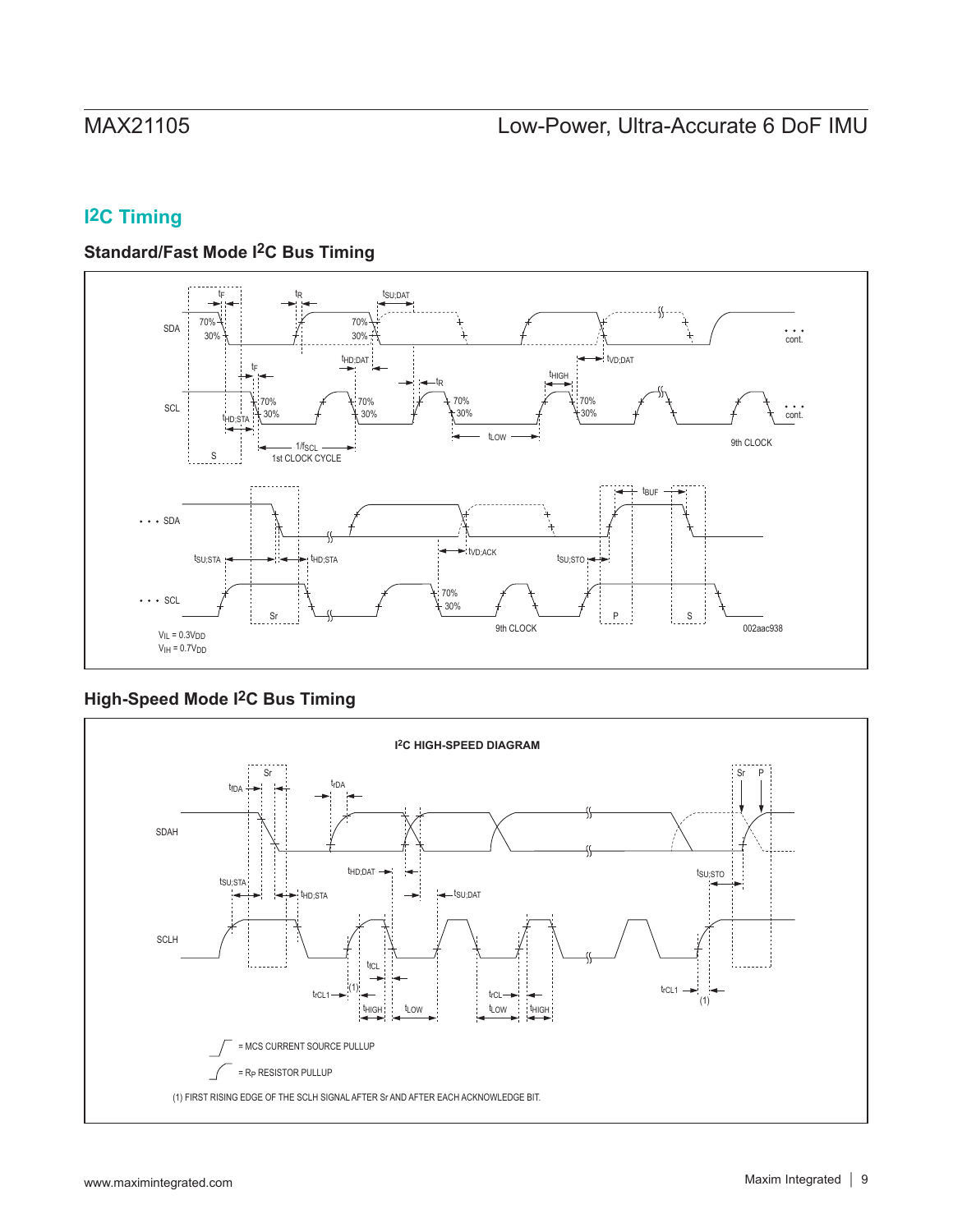# **Pin Configuration**



## **Pin Description**

| <b>PIN</b>      | <b>NAME</b>           | <b>FUNCTION</b>                                                                                                                                                        |
|-----------------|-----------------------|------------------------------------------------------------------------------------------------------------------------------------------------------------------------|
| 1               | V <sub>DDIO</sub>     | Interface and Interrupt Pad Supply Voltage                                                                                                                             |
| 2, 3,<br>15, 16 | N.C.                  | Not Connected Internally                                                                                                                                               |
| 4               | SCL_CLK               | SPI and $12C$ Slave Clock. When in $12C$ mode, the IO has selectable antispike filter and delay to<br>ensure correct hold time.                                        |
| 5               | <b>GND</b>            | Power-Supply Ground.                                                                                                                                                   |
| 6               | SDA_SDI_O             | SPI In/Out Pin and I <sup>2</sup> C Slave Serial Data. When in I <sup>2</sup> C mode, the IO has selectable antispike filter<br>and delay to ensure correct hold time. |
| 7               | SA0_SDO               | SPI Serial Data Out and I <sup>2</sup> C Slave Address LSB                                                                                                             |
| 8               | CS.                   | SPI Chip Select/Serial Interface Selection                                                                                                                             |
| 9               | INT <sub>2</sub>      | Second Interrupt Line                                                                                                                                                  |
| 10              | RSV <sub>0</sub>      | Reserved. Must be connected to GND.                                                                                                                                    |
| 11              | INT <sub>1</sub>      | <b>First Interrupt Line</b>                                                                                                                                            |
| 12              | RSV <sub>1</sub>      | Reserved. Must be left unconnected or connected to GND.                                                                                                                |
| 13              | <b>REGD</b>           | Internal regulator output 2.2V max. A 100nF capacitor has to be connected to this pin for ensuring<br>proper device operation.                                         |
| 14              | <b>V<sub>DD</sub></b> | Analog Power Supply. Bypass to GND with a 0.1µF capacitor.                                                                                                             |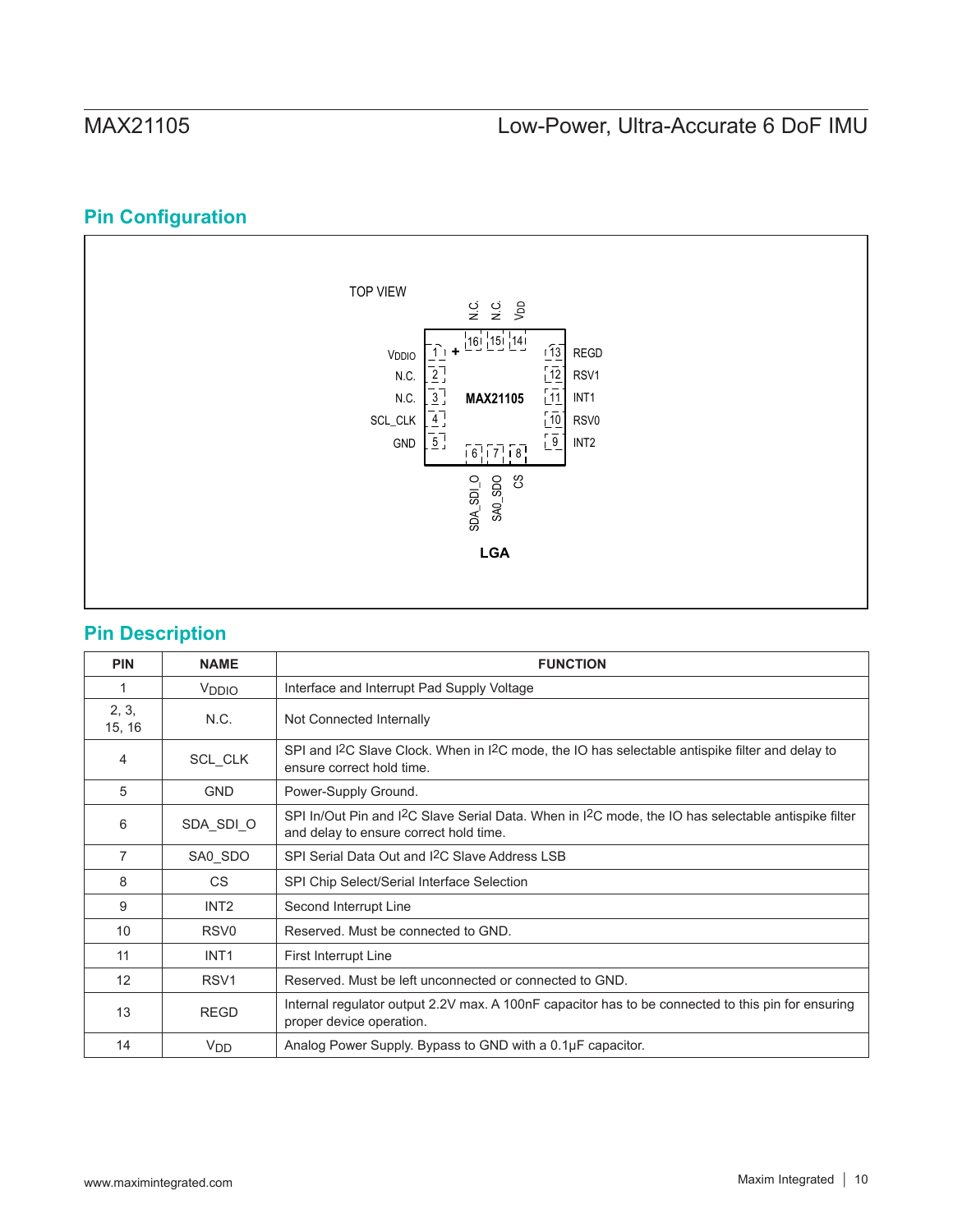## **Detailed Description**

The MAX21105 is a low-power, low voltage, small package 6-axis inertial measurement unit that provides unprecedented accuracy and stability over temperature and time.

The MAX21105 integrates a 3-axis gyroscope and 3-axis linear accelerometer in a 3mm x 3mm x 0.83mm package capable of working with a supply voltage as low as 1.71V.

They include a sensing element and an IC interface capable of providing the measured angular rate and acceleration to the external world through a digital interface (I<sup>2</sup>C/SPI).

The MAX21105 sensor data can be stored into a 512 byte, fully configurable, embedded FIFO.

The MAX21105 features a wide selection of dynamically selectable power modes that allow the user to optimize the system power consumption based on the application needs.

The MAX21105 has a full scale of ±250/±500/±1000/±2000 dps for gyroscope and ±2/±4/±8/±16g for accelerometer. It is capable of measuring angular rates and accelerations with a user-selectable bandwidth.

The MAX21105 is available in a 3mm x 3mm x 0.83mm 16-lead plastic land grid array (LGA) package and operate over the -40°C to +85°C temperature range.

## **Definitions**

**Power supply [V]**: This parameter defines the operating DC power-supply voltage range of the 6DoF inertial measurement unit. Although it is always a good practice to keep  $V_{\text{DD}}$  clean with minimum ripple, unlike most of the competitors, who require an ultra-low noise, low-dropout regulator to power the device, the MAX21105 can operate at 1.71V, but that supply can also be provided by a switching regulator to minimize the system power consumption.

**Current consumption in low-noise mode [mA]**: This parameter defines the typical current consumption when the 6DoF inertial measurement unit is operating with the lowest noise for both the accelerometer and gyroscope.

**Current consumption in low-power mode [mA]**: This parameter defines the current consumption when the 6DoF inertial measurement unit is in low-power mode. Whilst in low-power mode, the MAX21105 significantly reduces power consumption, but increase noise.

**Current consumption in power-down mode [µA]**: This parameter defines the current consumption when the

6DoF inertial measurement unit is powered down. In this mode, both the mechanical sensing structure and reading chain are turned off. Users can configure the control register through the I2C/SPI interface for this mode. Full access to the control registers through the I2C/SPI interfaces is also guaranteed in power-down mode.

**Gyroscope full-scale range [dps]:** This parameter defines the measurement range of the gyroscope in degrees per second (dps). When the applied angular rate is beyond the full-scale range, the gyroscope output becomes saturated.

**Zero-rate level [dps]**: This parameter defines the DC device output when there is no external angular rate applied to the gyroscope.

**Gyroscope sensitivity [digit/dps]**: Sensitivity is the relationship between 1 LSb and dps. It can be used to convert a digital gyroscope's measurement from digits to angular rate.

**Zero-rate level change vs. temperature [dps/°C]**: This parameter defines the zero-rate level change in dps/°C over the operating temperature range.

**Gyroscope sensitivity change vs. temperature [%/°C]**: This parameter defines the gyroscope sensitivity change as a percentage (%) over the operating temperature range specified in the data sheet.

**Gyroscope nonlinearity [% FS]**: This parameter defines the maximum absolute difference between the gyroscope output and the best-fit straight line as a percentage of the gyroscope full-scale (GFS) range.

**Gyroscope bandwidth [Hz]**: This parameter defines the frequency of the angular rate signal from DC to the builtin bandwidth (GBWL) that the gyroscope can measure. A dedicated register can be used to select the gyroscope bandwidth.

**Rate noise density [dps/√Hz]**: This parameter defines the square root of the equivalent noise power density of the gyroscope angular rate.

**Accelerometer full-scale range [g]**: This parameter defines the measurement range of the accelerometer in g. When the applied acceleration is beyond the full-scale range, the accelerometer output becomes saturated.

**Zero-g level [mg]**: This parameter defines the DC device output when there is no external acceleration applied to the accelerometer.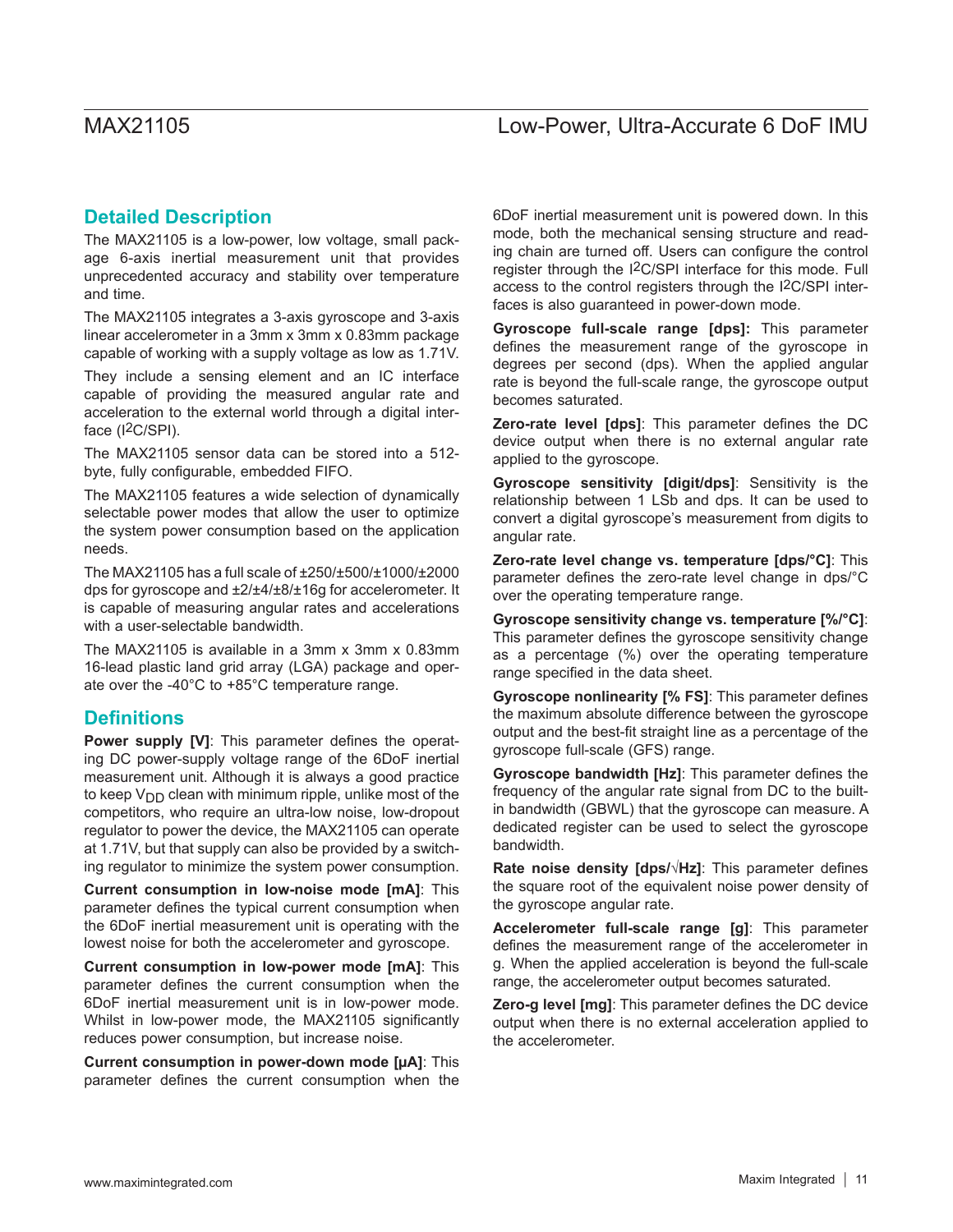**Accelerometer sensitivity [digit/g]**: Sensitivity is the relationship between LSb and g. It can be used to convert a digital acceleration measurement from digits to g.

**Zero-g level change vs. Temperature [mg/°C]**: This parameter defines the zero-g level change in mg/°C over the operating temperature range.

**Accelerometer Sensitivity change vs. temperature [%/°C]**: This parameter defines the accelerometer sensitivity change as a percentage (%) over the operating temperature range specified in the data sheet.

**Accelerometer nonlinearity [% FS]**: This parameter defines the maximum absolute difference between the accelerometer output and the best-fit straight line as a percentage of the full-scale (FS) range.

**Accelerometer bandwidth [Hz]**: This parameter defines the frequency of the acceleration signal from DC to the built-in bandwidth (ABWL) that the accelerometer can measure. A dedicated register can be used to select the accelerometer bandwidth.

**Accelerometer noise density [µg/√Hz]**: This parameter defines the square root of the equivalent noise power density of accelerometer linear acceleration.

## **MAX21105 Architecture**

The MAX21105 comprises the following key blocks and functions:

- 3-axis MEMS gyroscope sensor with 16-bit ADCs and signal conditioning
- 3-axis MEMS accelerometer sensor with 16-bit ADCs and signal conditioning
- Slave I<sup>2</sup>C and SPI serial communications interfaces
- Interrupt generators
- Digital output temperature sensor
- Power management enabling different power modes
- Sensor data registers
- **FIFO**
- Self-test functionality

### **Three-Axis MEMS Gyroscope with 16-Bit ADCs and Signal Conditioning**

The MAX21105 includes a MEMS gyroscope that detects angular rates around the X, Y, and Z axes through the related IC interface. When the gyroscope rotates around any of the sensing axes, the Coriolis Force determines a displacement in the MEMS structure, which is detected as a capacitive variation. The resulting signal is then processed by the 16-bit ADC to produce a digital output proportional to the angular rate. The gyro full-scale range can be digitally programmed at ±250, ±500, ±1000 or ±2000 dps.

### **Three-Axis MEMS Accelerometer Sensor with 16-Bit ADCs and Signal Conditioning**

The MAX21105 includes a MEMS accelerometer that detects linear accelerations along the X, Y, and Z axes. The acceleration applied to one of the sensing axes causes a displacement of the MEMS structure which is detected as a capacitive variation. The signal is then converted in the digital domain by 16-bit ADC and is available to the user as a digital output proportional to the applied acceleration. The accelerometer full-scale range can be digitally programmed at  $\pm 2$ ,  $\pm 4$ ,  $\pm 8$  or  $\pm 16$  g.

### **Slave I2C and SPI Serial Communications Interfaces**

The registers embedded inside the MAX21105 can be accessed through both the slave I2C and SPI serial interfaces. The latter can be SW configured to operate either in 3-wire or 4-wire interface mode.

The serial interfaces are mapped onto the same pins. To select/exploit the I<sup>2</sup>C interface, CS line must be tied high (i.e., connected to  $V_{\text{DDIO}}$ ).

### **I2C Interface**

I2C is a two-wire interface comprised of the signals serial data (SDA) and serial clock (SCL). In general, the lines are open-drain and bidirectional. In a generalized I2C interface implementation, attached devices can be a master or a slave. The master device puts the slave address on the bus, and the slave device with the matching address acknowledges the master.

The MAX21105 operates as a slave device when communicating to the system processor, which thus acts as the master. SDA and SCL lines typically need pull-up resistors to  $V_{\text{DDIO}}$ . The maximum bus speed is 3.4MHz (I<sup>2</sup>C HS); this reduces the amount of time the system processor is kept busy in supporting the exchange of data.

The slave address of the MAX21105 is b101100X, which is 7 bits long. The LSb of the 7-bit address is determined by the logic level on pin SA0. This allows two MAX21105s to be connected on the same I2C bus.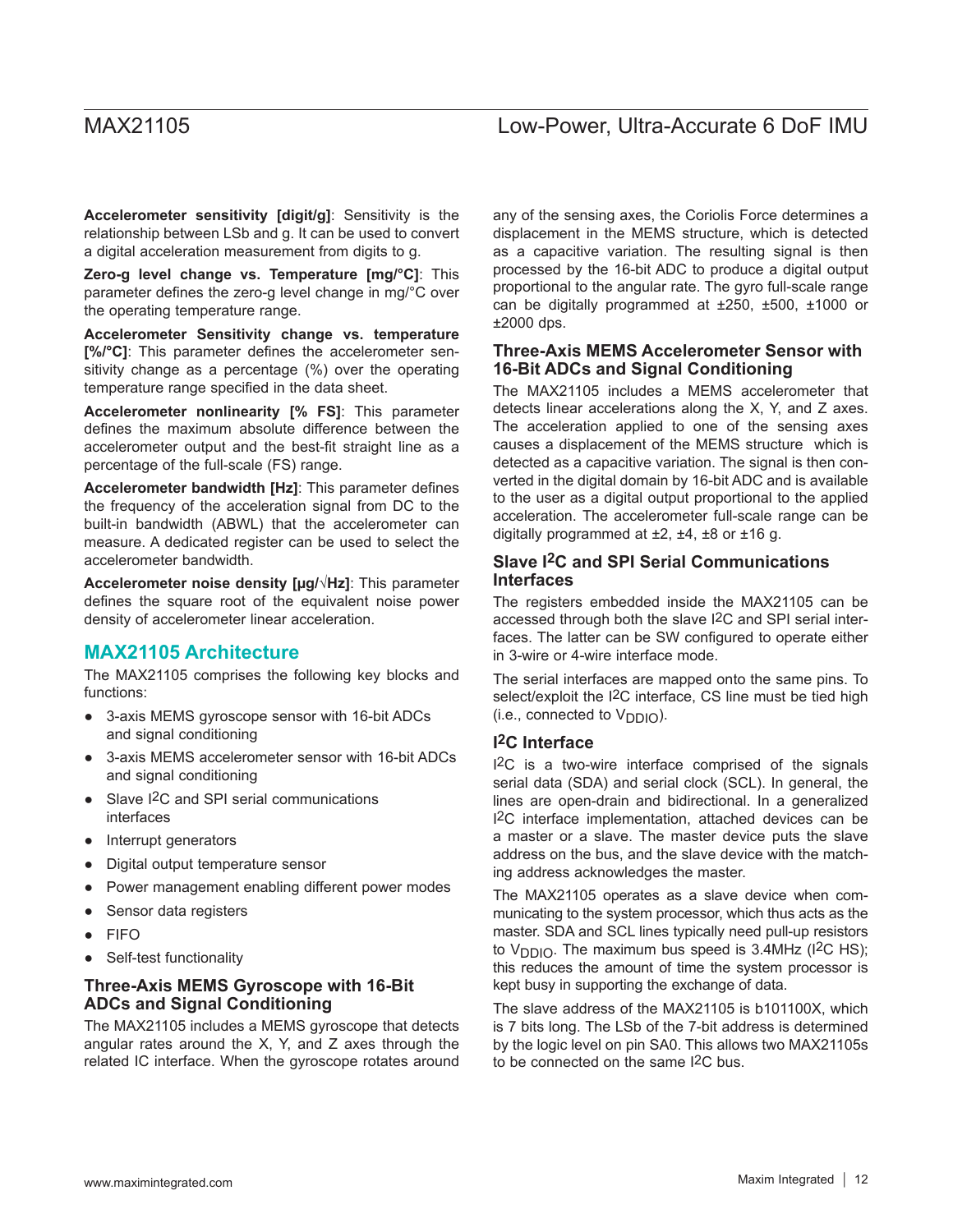When used in this configuration, the address of one of the two devices should be b1011000 (pin SA0\_SD0 is set to logic low) and the address of the other should be b1011001 (pin SA0\_SD0 is set to logic-high).

#### **SPI Interface**

The MAX21105 SPI can operate up to 10MHz, in both 3-wires (half duplex) and 4-wires mode (full duplex).

It is recommended to set the I2C\_OFF bit at address 0x16 if the MAX21105 is used together with other SPI devices to avoid the possibility to switch inadvertently into I2C mode when traffic is detected with the CS unasserted.

The MAX21105 operates as an SPI slave device.Both the read register and write register commands are completed in 16 clock pulses, or in multiples of 8 in case of multiple read/write bytes. Bit duration is the time between two falling edges of CLK.

The first bit (bit 0) starts at the first falling edge of CLK after the falling edge of CS while the last bit (bit 15, bit 23, etc.) starts at the last falling edge of CLK just before the rising edge of CS.

**Bit 0:** RW bit. When 0, the data DI(7:0) is written to the device. When 1, the data DO(7:0) from the device is read. In the latter case, the chip drives SDO at the start of bit 8.

**Bit 1:** MS bit. Depending on the configuration of IF\_ PARITY this bit may either be used to operate in multiaddressing standard mode or to check the parity with the register address.

If used as a MS bit, when 1, the address remains unchanged in multiple read/write commands, whilst when 0, the address is autoincremented in multiple read/write commands.

**Bit 2–7:** Address AD(5:0). This is the address field of the indexed register.

**Bit 8–15:** Data DI(7:0) (write mode). This is the data that is written to the device (MSb first).

**Bit 8–15:** Data DO(7:0) (read mode). This is the data that is read from the device (MSb first).

#### **SPI Half- and Full-Duplex Operation**

The MAX21105 can be programmed to operate in halfduplex (a bidirectional data pin) or full-duplex (one data-in and one data-out pin) mode. The SPI master sets a register bit called SPI\_3\_WIRE into I2C\_CFG (0x16) to 0 for full-duplex, and 1 for half-duplex operation. Full duplex is the power-on default.

#### **Full-Duplex Operation**

The MAX21105 is put into full-duplex mode at power-up. When the SPI master clears the SPI\_3\_WIRE bit, the SPI interface uses separate data pins, SDI and SDO, to transfer data. Because of the separate data pins, bits can be simultaneously clocked into and out of the MAX21105. The MAX21105 makes use of this feature by clocking out 8 output data bits as the command byte is clocked in.

## **Table 1. Digital Interface Pin Description**

| <b>NAME</b>    | <b>DESCRIPTION</b>                                                                                                                                               |
|----------------|------------------------------------------------------------------------------------------------------------------------------------------------------------------|
| <b>CS</b>      | SPI enable and I2C/SPI mode selection (1: I <sup>2</sup> C mode, 0: SPI enabled)                                                                                 |
| <b>SCL/CLK</b> | SPI and I <sup>2</sup> C clock. When in I <sup>2</sup> C mode, the IO has selectable anti-spike filter and delay to ensure correct<br>hold time.                 |
| SDA/SDI/SDO    | SPI in/out pin and I <sup>2</sup> C serial data. When in I <sup>2</sup> C mode, the IO has selectable antispike filter and delay to<br>ensure correct hold time. |
| SDO/SA0        | SPI serial data out or I <sup>2</sup> C slave address LSb                                                                                                        |

## **Table 2. I**2**C Address**

| <b>I<sup>2</sup>C BASE ADDRESS</b> | <b>SA0/SDO PIN</b> | <b>R/W BIT</b> | <b>RESULTING ADDRESS</b> |
|------------------------------------|--------------------|----------------|--------------------------|
| 0x2C(6 bit)                        |                    |                | 0xB0                     |
| 0x2C                               |                    |                | 0xB1                     |
| 0x2C                               |                    |                | 0xB2                     |
| 0x2C                               |                    |                | 0xB3                     |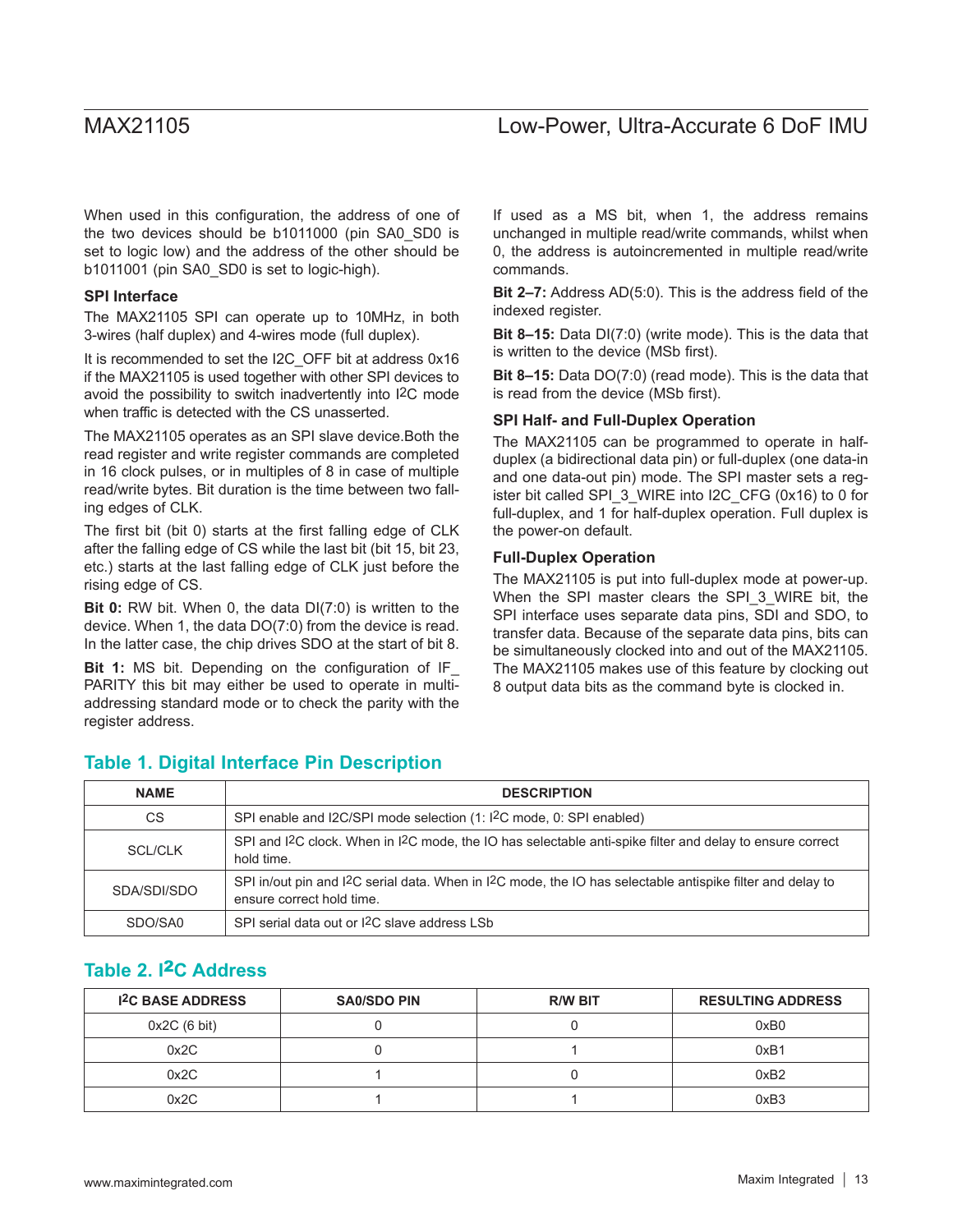### **Reading from the SPI Slave Interface (SDO)**

The SPI master reads data from the MAX21105 slave interface using the following steps:

- 1) When CS is high, the MAX21105 is unselected and three-states the SDO output.
- 2) After driving SCL\_CLK to its inactive state, the SPI master selects the MAX21105 by driving CS low.
- 3) The SPI master clocks the command byte into the MAX21105. The SPI read command is performed with 16 clock pulses. Multiple byte read command is performed adding blocks of 8 clock pulses at the previous one.

**Bit 0:** READ bit. The value is 1.

**Bit 1:** MS bit. When 1, do not increment address, when 0, increment address in multiple reading.

**Bit 2–7:** Address AD(5:0). This is the address field of the indexed register.

**Bit 8–15:** Data DO(7:0) (read mode). This is the data that is read from the device (MSb first).

**Bit 16–... :** Data DO(...-8). Further data in multiple byte reading. After 16 clock cycles, the master can drive CS high to deselect the MAX21105, causing it to threestate its SDO output. The falling edge of the clock puts the MSB of the next data byte in the sequence on the SDO output.

4) By keeping CS low, the master clocks register data bytes out of the MAX21105 by continuing to supply SCL\_CLK pulses (burst mode). The master terminates the transfer by driving CS high. The master must ensure that SCL\_CLK is in its inactive state at the beginning of the next access (when it drives CS low).

#### **Writing to the SPI Slave Interface (SDI)**

The SPI master writes data to the MAX21105 slave interface through the following steps:

- 1) The SPI master sets the clock to its inactive state. While CS is high, the master can drive the SDI input.
- 2) The SPI master selects the MAX21105 by driving CS low
- 3) The SPI master clocks the command byte into the MAX21105. The SPI write command is performed with 16 clock pulses. Multiple byte write command is performed adding blocks of 8 clock pulses at the previous one.

**Bit 0:** WRITE bit. The value is 0.

**Bit 1:** MS bit. When 1, do not increment address, when 0, increment address in multiple writing.

**Bit 2–7:** address AD(5:0). This is the address field of the indexed register.

**Bit 8–15:** Data DI(7:0) (write mode). This is the data that is written inside the device (MSb first).

**Bit 16–... :** data DI(...-8). Further data in multiple byte writing.

4) By keeping CS low, the master clocks data bytes into the MAX21105 by continuing to supply SCL\_CLK pulses (burst mode). The master terminates the transfer by driving CS high. The master must ensure that SCL CLK is inactive at the beginning of the next access (when it drives CS low).

#### **Half-Duplex Operation**

When the SPI master sets SPI\_3\_WIRE = 1, the MAX21105 is put into half-duplex mode. In half-duplex mode, the MAX21105 three-states its SDO pin and makes the SDI pin bidirectional, saving a pin in the SPI interface. The SDO pin can be left unconnected in half-duplex operation. The SPI master accesses a MAX21105 register as follows: the SPI master sets the clock to its inactive state. While CS is high, the master can drive the SDI pin to any value.

- 1) The SPI master selects the MAX21105 by driving CS low and placing the first data bit (MSB) to write on the SDI input.
- 2) The SPI master turns on its output driver and clocks the command byte into the MAX21105. The SPI read command is performed with 16 clock pulses:

**Bit 0:** READ bit. The value is 1.

**Bit 1:** MS bit. When 1, do not increment address, when 0, increment address in multiple reading.

**Bit 2-7:** address AD(5:0). This is the address field of the indexed register.

**Bit 8-15:** data DO(7:0) (read mode). This is the data that is read from the device (MSb first).

Multiple read command is also available in 3-wire mode.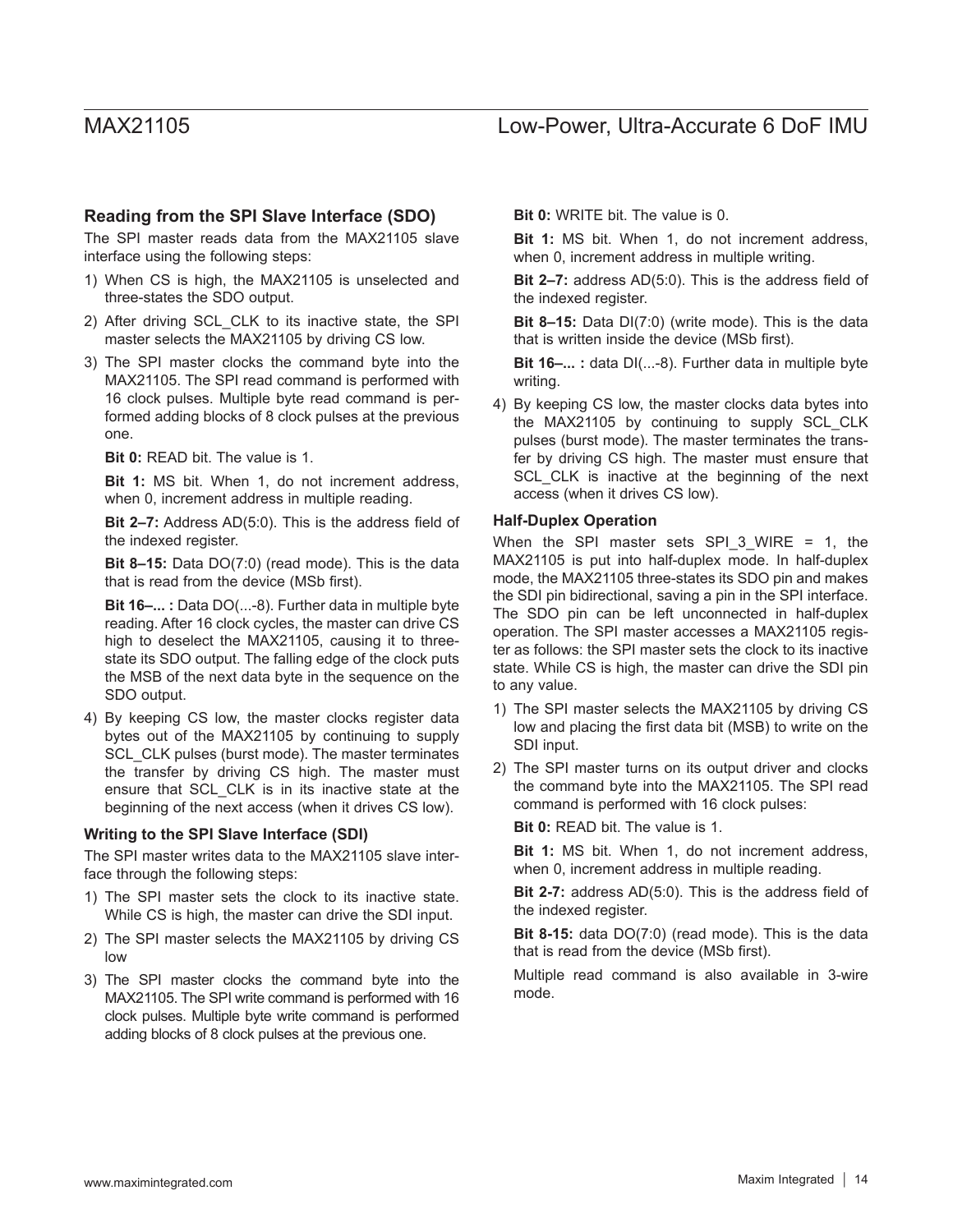### **Interrupt Generators**

The MAX21105 offers two completely independent interrupt generators, to ease the SW management of the interrupt generated. For instance, one line could be used to signal a DATA\_READY event whilst the other line might be used, for instance, to notify the completion of the internal start-up sequence.

Interrupt functionality can be configured through the Interrupt Configuration registers. Configurable items include the INT pin level and duration, the clearing method as well as the required triggers for the interrupts.

The interrupt status can be read from the Interrupt Status registers.

The event that has generated an interrupt is available in both forms: latched and unlatched.

Interrupt sources may be enabled/ disabled and cleared individually. The list of possible interrupt sources includes the following conditions: DATA\_READY, FIFO EMPTY, FIFO\_THRESHOLD, FIFO\_OVERRUN, OTP\_ DOWNLOAD.

The interrupt generation can also be configured as latched, unlatched or timed, with programmable length.

When configured as latched, the interrupt can be cleared by reading the corresponding status register (clear-onread) or by writing an appropriate mask to the status register (clear-on-write).

### **Digital-Output Temperature Sensor**

An digital output temperature sensor is used to measure the MAX21105 die temperature. The readings from the ADC can be accessed from the Sensor Data registers.

The temperature data is split over 2 bytes. For faster and less accurate reading, accessing the MSB allows to read the temperature data as an absolute value expressed in Celsius degrees. By reading the LSB, the accuracy is greatly increased, up to 256 digit/°C.

### **Power Modes**

The MAX21105 features nine power modes, allowing selecting the appropriate tradeoff between power consumption, noise level, accuracy and turn-on time.

The transition between different power modes can be controlled with the software by explicitly setting a power mode in the Configuration register.

### **Gyro Low-Noise Mode**

In gyro low-noise mode, only the gyro is switched on and it is operational with minimum noise level.

### **Gyro Low-Power Mode**

In this power mode, only the gyro is switched on and it is operating in low-power mode. The low-power mode allows to reduce power consumption with the same sensor accuracy at the price of a higher rate noise density.

This unique MAX21105 features can be activated for the gyro with different ODR from 5Hz to 200Hz.

### **Gyro Standby Mode**

To reduce power consumption and have a shorter turnon time, the IC features a standby mode for the gyro. In standby mode, the MAX21105 gyro does not generate data because a significant portion of the signal processing resources is turned off to save power. Still, this mode enables a much quicker turn-on time.

### **Acc Low-Noise Mode**

In acc low-noise mode, only the accelerometer is switched on. It is operational with minimum noise level.

### **Acc Low-Power Mode**

In this power mode, only the accelerometer is switched on, and it is operating in low-power mode. The low-power mode allows to reduce power consumption with the same sensor accuracy at the price of a higher accelerometer noise density.

This feature can be activated for accelerometer with different ODR from 5Hz to 400Hz.

### **Power-Down Mode**

In Power-Down Mode, the IC is configured to minimize the power consumption. In Power-Down Mode, registers can still be read and written, but neither sensor can generate new data. Compared to Standby Mode, it takes longer to activate the IC and start collecting data from the sensors.

### **Sensor Data Output Registers**

The sensor data registers contain the latest gyroscope, accelerometer, and temperature measurement data.

They are read-only registers and are accessed through the serial interface. Data from these registers can be read at anytime. However, the interrupt function can be used to determine when new data is available.

### **FIFO**

The MAX21105 embeds a 512-byte data FIFO. The user can flexibly select the set of axis data to be stored in FIFO.This allows a power saving at system level as the host processor does not need to continuously poll data from the sensor, but it can wake up only when needed and burst the significant data out from the FIFO.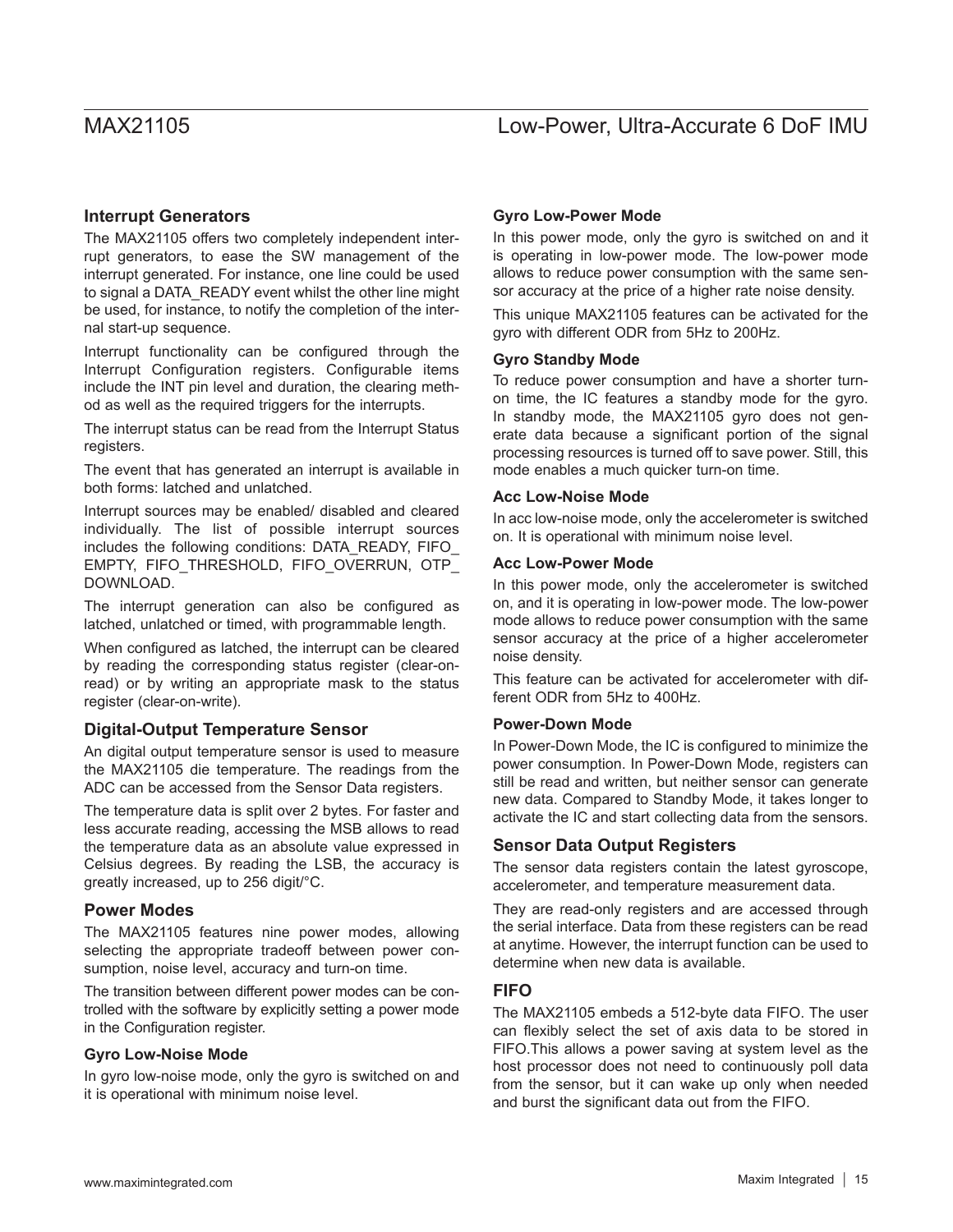The FIFO buffer can work according to four main modes: off, normal, interrupt, and snapshot.

When configured in snapshot mode, it offers the ideal mechanism to capture the data following an external interrupt event.

Both normal and interrupt modes can be optionally configured to operate in overrun mode, depending on whether, in case of buffer underrun, newer or older data are accepted to be lost.

Various FIFO status flags can be enabled to generate interrupt events on INT1/INT2 pin.

#### **FIFO Off Mode**

In this mode, the FIFO is turned off; data are stored only in the data registers and no data are available from the FIFO if read.

When the FIFO is turned off, there are essentially two options to use the device: synchronous and asynchronous reading through the data registers.

#### **Synchronous Reading**

In this mode, the processor reads the data set (e.g., 6 bytes for a 3 axes configuration) generated by the MAX21105 every time that DATA\_READY is set. The processor must read once and only once the data set in order to avoid data inconsistencies.

Benefits of using this approach include the perfect reconstruction of the signals coming the MAX21105 with the minimum data traffic.

#### **Asynchronous Reading**

In this mode, the processor reads the data generated by the MAX21105, regardless the status of the DATA\_READY flag. To minimize the error caused by different samples being read a different number of times, the access frequency to be used must be much higher than the selected ODR. This approach normally requires a much higher BW.

#### **FIFO Normal Mode**

Overrun = false

- FIFO is turned on.
- FIFO is filled with the data at the selected output data rate (ODR).
- When FIFO is full, an interrupt can be generated.
- When FIFO is full, all the new incoming data is discharged. Reading only a subset of the data already stored into the FIFO keeps locked the possibility for new data to be written.
- Only if all the data are read, the FIFO restarts saving data.
- If communication speed is high, data loss can be prevented.
- To prevent a FIFO-full condition, the required condition is to complete the reading of the data set before the next DATA\_READY occurs.
- If this condition is not guaranteed, data can be lost.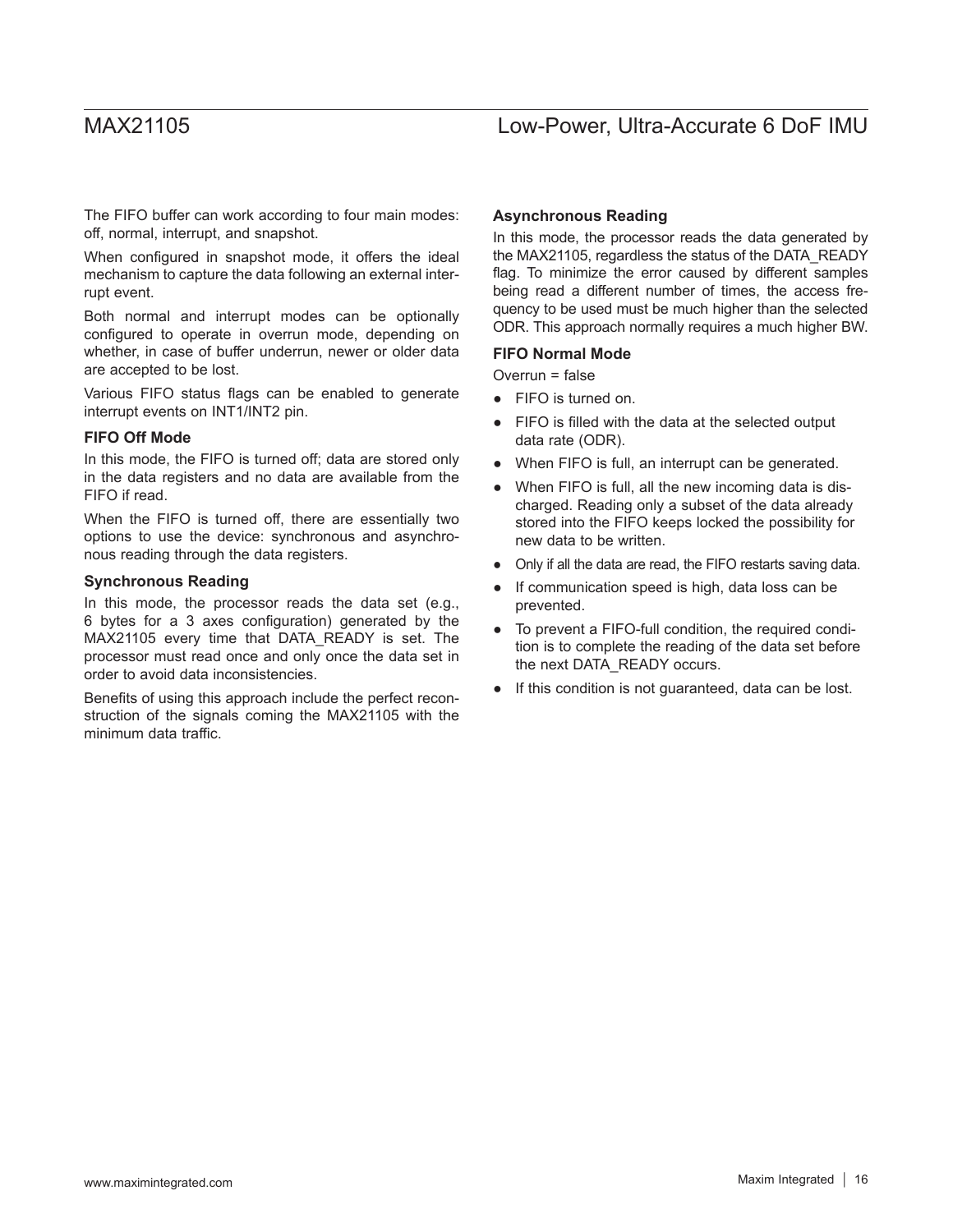Overrun = true

- FIFO is turned on.
- FIFO is filled with the data at the selected ODR.
- When FIFO is full, an interrupt can be generated.
- When FIFO is full, the oldest data is overwritten with the new ones.
- If communication speed is high, data integrity can be preserved.
- In order to prevent a FIFO\_WR\_FULL condition, the required condition is to complete the reading of the data set before the next DATA\_READY occurs.
- If this condition is not guaranteed, data can be overwritten.

### **Interrupt Mode**

Overrun = false

- FIFO is initially disabled. Data are stored only in the data registers.
- When an interrupt (either INT\_OR or INT\_AND) is generated, the FIFO is turned on automatically. It stores the data at the selected ODR.
- When FIFO is full, all the new incoming data is discharged. Reading only a subset of the data already stored into the FIFO keeps locked the possibility for new data to be written.
- Only if all the data are read the FIFO restarts saving data when a new event is generated.

Overrun = true

- FIFO is initially disabled. Data are stored only in the data registers.
- When an interrupt (either INT\_OR or INT\_AND) is generated, the FIFO is turned on automatically. It stores the data at the selected ODR.
- When FIFO is full, an interrupt can be generated.
- When FIFO is full, the oldest data is overwritten with the new ones.
- If communication speed is high, data integrity can be preserved.
- In order to prevent a FIFO WR FULL condition, the required condition is to complete the reading of the data set before the next DATA\_READY occurs.
- If this condition is not guaranteed, data can be overwritten.

### **Snapshot Mode**

- FIFO is initially in normal mode with overrun enabled.
- When an interrupt (either INT\_OR or INT\_AND) is generated, the FIFO switches automatically to notoverrun mode, and data stops being saved in the FIFO, regardless whether the FIFO is full or not.
- When FIFO is full, an interrupt can be generated.
- When FIFO is full, all the new incoming data is discharged. Reading only a subset of the data already stored into the FIFO keeps locked the possibility for new data to be written.
- Only if all the data are read the FIFO restarts saving data in overrun mode.

| <b>NAME</b>                                 | <b>DESCRIPTION</b>                                                                                           |
|---------------------------------------------|--------------------------------------------------------------------------------------------------------------|
| Gyro Low Noise                              | Only gyroscope is switched on and it is operational with maximum performances.                               |
| Gyro Low Power                              | Only gyroscope is switched on and operates to reduce the average current consumption.                        |
| Gyro Standby                                | The gyroscope is in standby mode, the current consumption is reduced by 50%, with a shorter<br>turn-on time. |
| Acc Low Noise                               | Only accelerometer is switched on and it is operational with maximum performances.                           |
| Acc Low Power                               | Only accelerometer is switched on and operates to reduce the average current consumption.                    |
| Gyro Low-Noise Mode +<br>Acc Low-Noise Mode | Acc and gyro are both switched on in low-noise mode.                                                         |
| Gyro Low-Power +<br>Acc Low-Noise Mode      | Acc is in low-noise mode, while the gyro is low-power mode.                                                  |
| Gyro Standby +<br>Acc Low-Noise Mode        | Acc is in low-noise mode, while the gyro is standby mode.                                                    |
| Power-Down                                  | This is the minimum power consumption mode, at the price of a longer turn-on time.                           |

## **Table 3. Power Modes**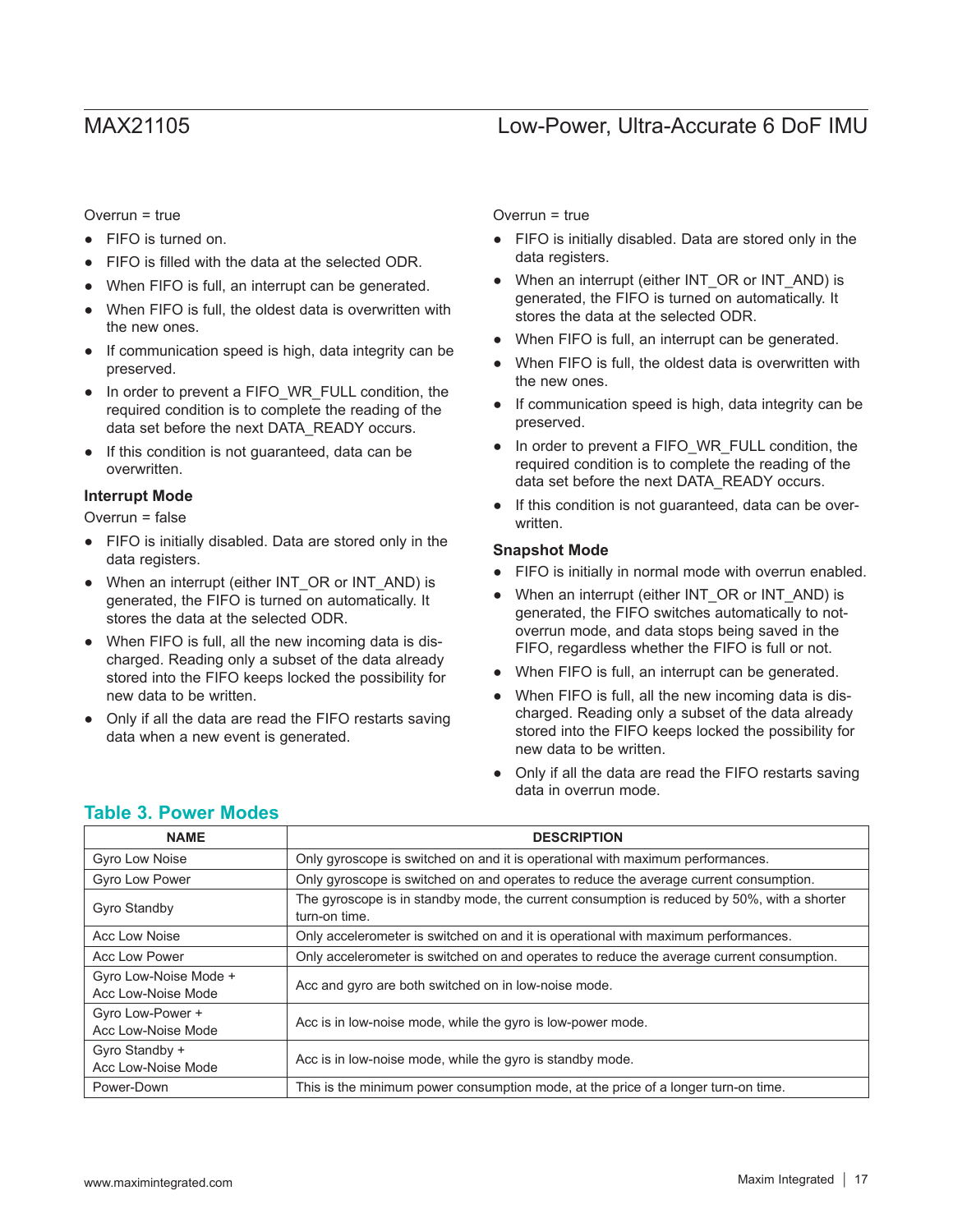## **Self-Test**

### **Gyroscope**

This gyroscope embedded self-test feature can be used to verify if the gyroscope is working properly without physically rotating the device. That may be used either before or after it is assembled on a PCB. If the gyroscope's outputs are within the specified self-test values in the data sheet, then the gyroscope is working properly.

### **Accelerometer**

The accelerometer embedded self-test feature is used to verify the sensor functionality without physically moving the device. When this feature is enabled, an electrostatic test force is applied to the mechanical sensing element



*Figure 1. FIFO Normal mode, Overrun = False* 



*Figure 2. FIFO Normal Mode, Overrun = True*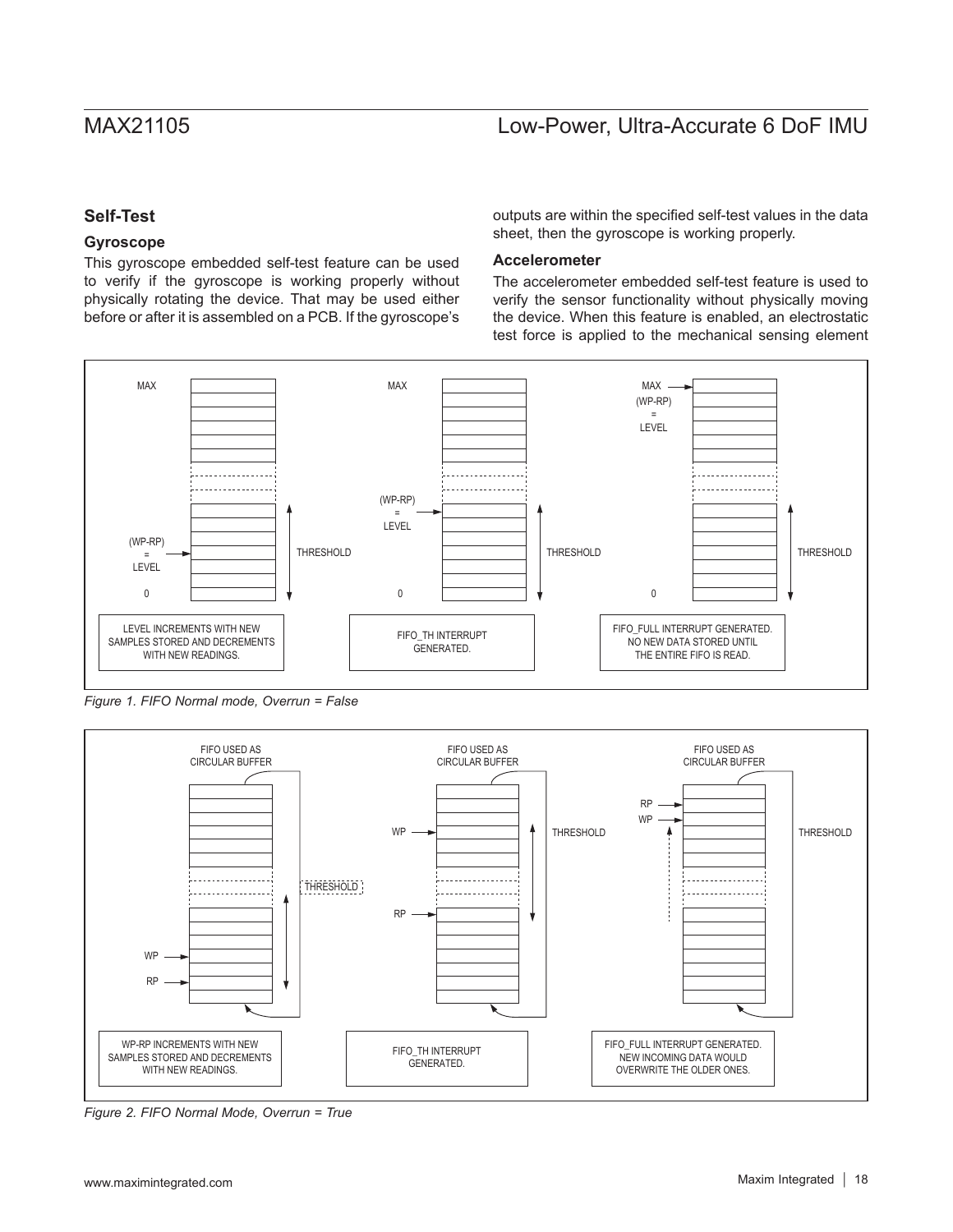and causes the moving part to move away from its original position, emulating a definite input acceleration. In this case the sensor outputs exhibit a change in their DC levels which is related to the selected full scale through the device sensitivity. The output in this self-test mode is then compared with the output data of the device when the self-test is disabled. If the absolute value of the output difference is within the minimum and maximum range of the preselected full scale range, the accelerometer is working properly.

### **Revision ID**

The MAX21105 has a register used to identify the revision ID of the device and to identify the specific part number. Even though different part numbers may share the same WHO\_AM\_I value, they would still be identified by means of different Revision ID values.

### **Unique Serial Number**

Each MAX21105 device is uniquely identified by 48 bits that can be used to track the history of the sample, including manufacturing, assembly, and testing information.

## **Register File**

The register file is organized per banks. On the Common Bank are mapped addresses from 0x20 to 0x3F and these registers are always available. It is possible to map on addresses 0x00 to 0x1F three different user banks by properly programming address 0x22. The purpose of this structure is to limit the management of the register map addresses in the 0x00 to 0x3F range even though the number of physical registers is in excess of 64. Refer to the MAX21105 user guide for a complete register map structure.



*Figure 3. FIFO Interrupt Mode, Overrun = False*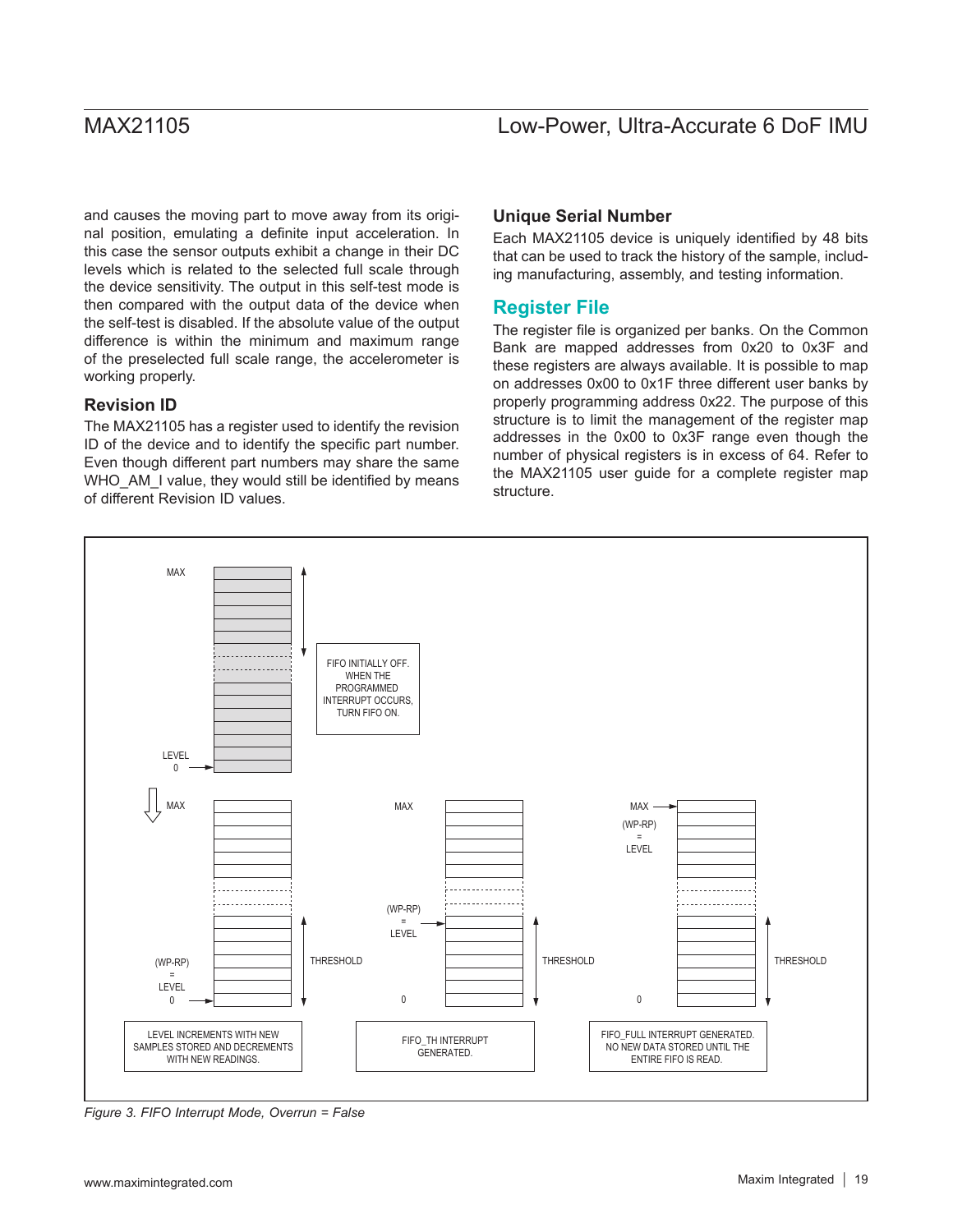## **Orientation of Axes**

Figure 6 and Figure 7 show the orientation of the axes of sensitivity and the polarity of rotation and linear acceleration. Note the pin 1 identifier (●) in the figure.

## **Soldering Information**

### **Application Notes**

Bypass  $V_{DD}$  and  $V_{DDIO}$  to the ground plane with 0.1 $\mu$ F ceramic chip capacitors on each pin as close as possible to the device to minimize parasitic inductance.

Connect to REGD 100nF ceramic chip capacitor as close as possible to the MAX21105 to minimize parasitic inductance.

Depending on the specific application board, an additional bulk decoupling capacitor to V<sub>DD</sub> and V<sub>DDIO</sub> might be needed. For best performance, keep separate  $V_{DD}$  and V<sub>DDIO</sub> power supplies.



*Figure 4. FIFO Interrupt Mode, Overrun = True*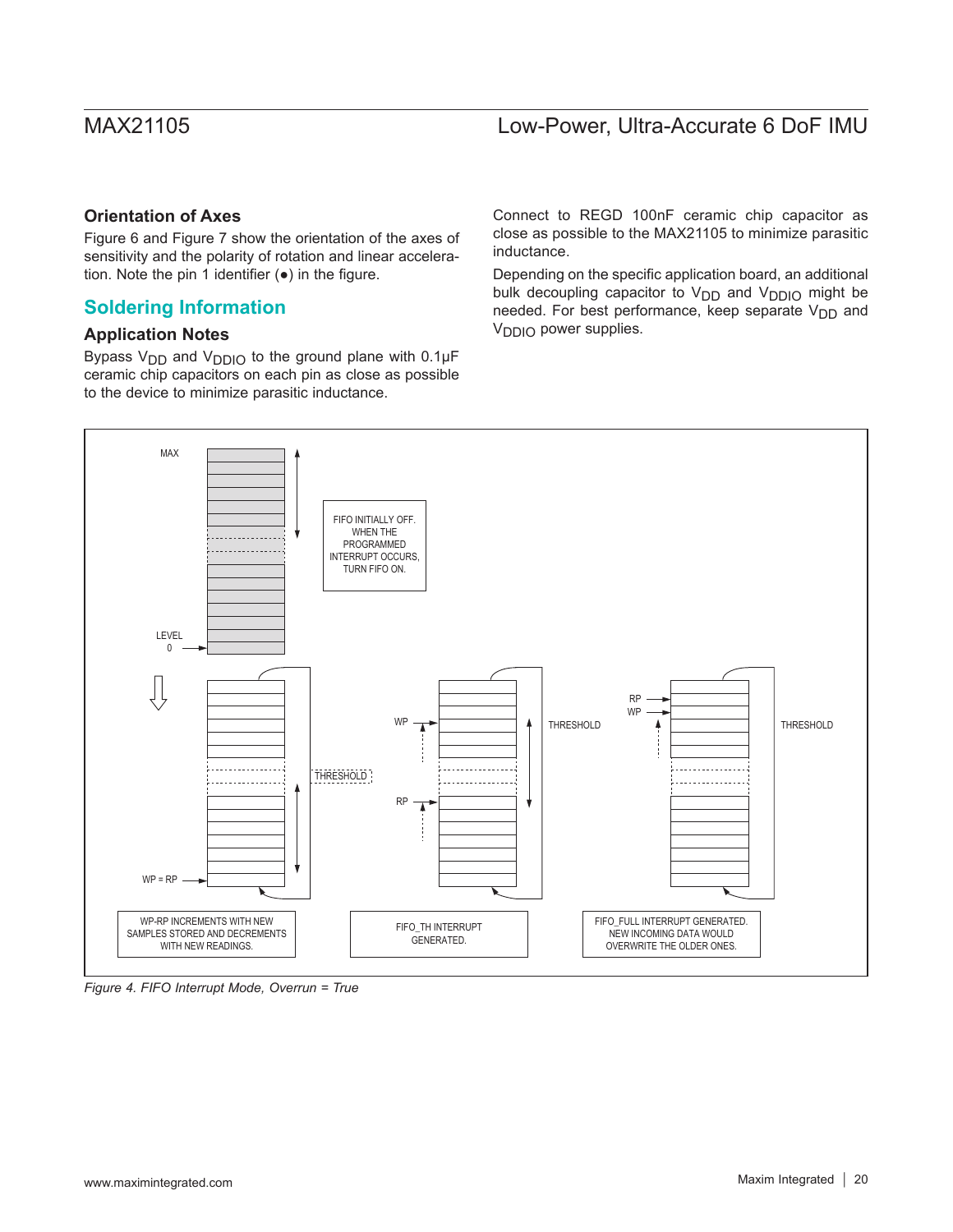

*Figure 5. FIFO Snapshot Mode*



*Figure 6. Orientation of Gyro Axes*



*Figure 7 Orientation of Accelerometer Axes*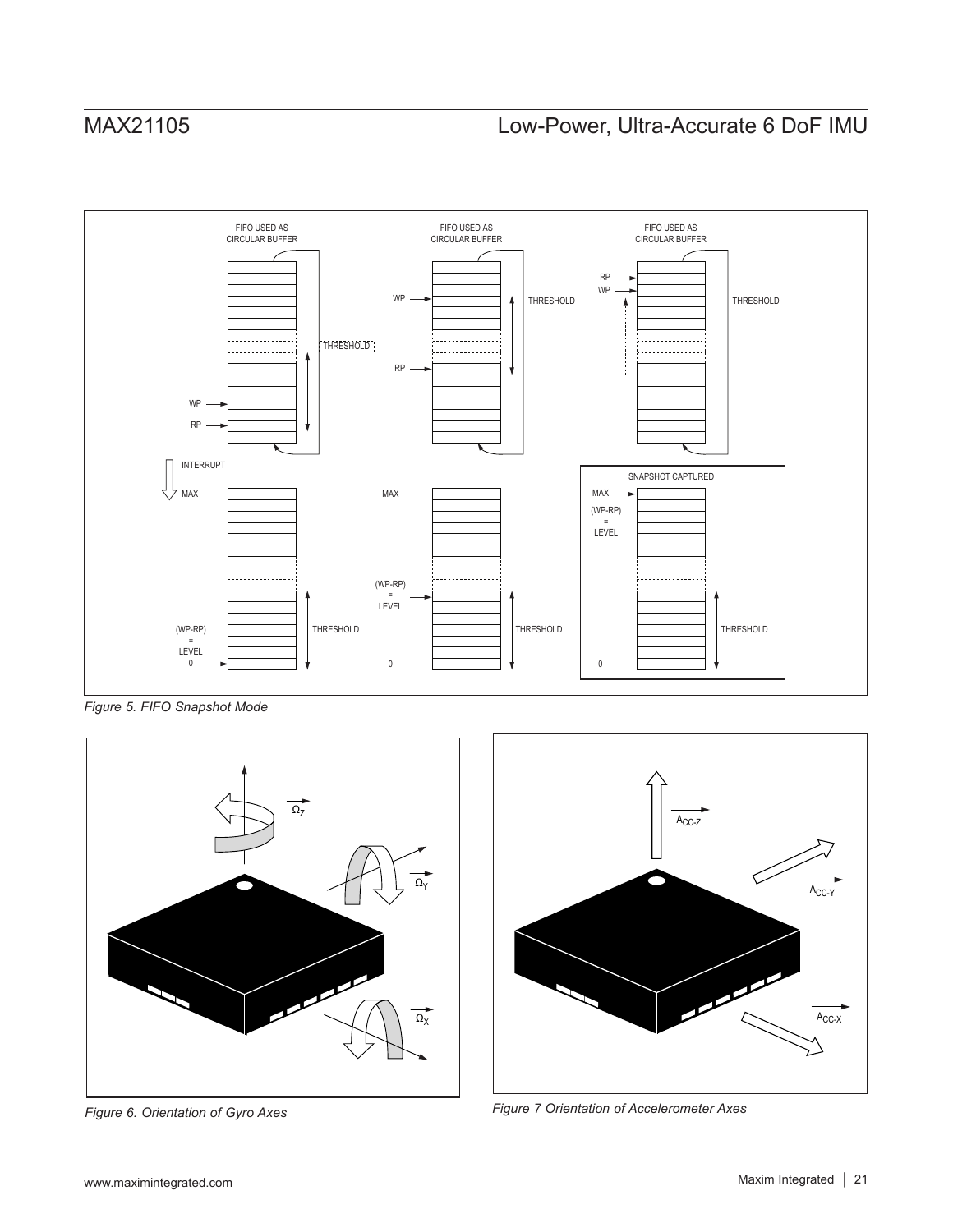## <span id="page-21-1"></span>**Recommended Application Schematics (continued)**



## **Table 8. Bill of Materials for External Components**

| <b>COMPONENT</b>                                    | <b>LABEL</b>   | <b>SPECIFICATION</b>         | <b>QUANTITY</b> |
|-----------------------------------------------------|----------------|------------------------------|-----------------|
| V <sub>DD</sub> /V <sub>DDIO</sub> Bypass Capacitor | C <sub>1</sub> | Ceramic, X7R, 100nF ±10%, 4V |                 |
| <b>REGD Capacitor</b>                               | C <sub>2</sub> | Ceramic, X7R, 100nF ±10%, 2V |                 |
| Pullup Resistor (I <sup>2</sup> C Mode Only)        | $R_{PIJ}$      | 1.1kΩ/10kΩ (min/max)         |                 |

## <span id="page-21-0"></span>**Ordering Information**

| <b>PART</b>   | <b>TEMP RANGE</b>                    | <b>PIN-PACKAGE</b> |
|---------------|--------------------------------------|--------------------|
| MAX21105ELE+  | -40 $^{\circ}$ C to +85 $^{\circ}$ C | 16 I GA            |
| MAX21105ELE+T | -40 $^{\circ}$ C to +85 $^{\circ}$ C | 16 I GA            |

*+Denotes a lead(Pb)-free/RoHS-compliant package.*

*T = Tape and reel.*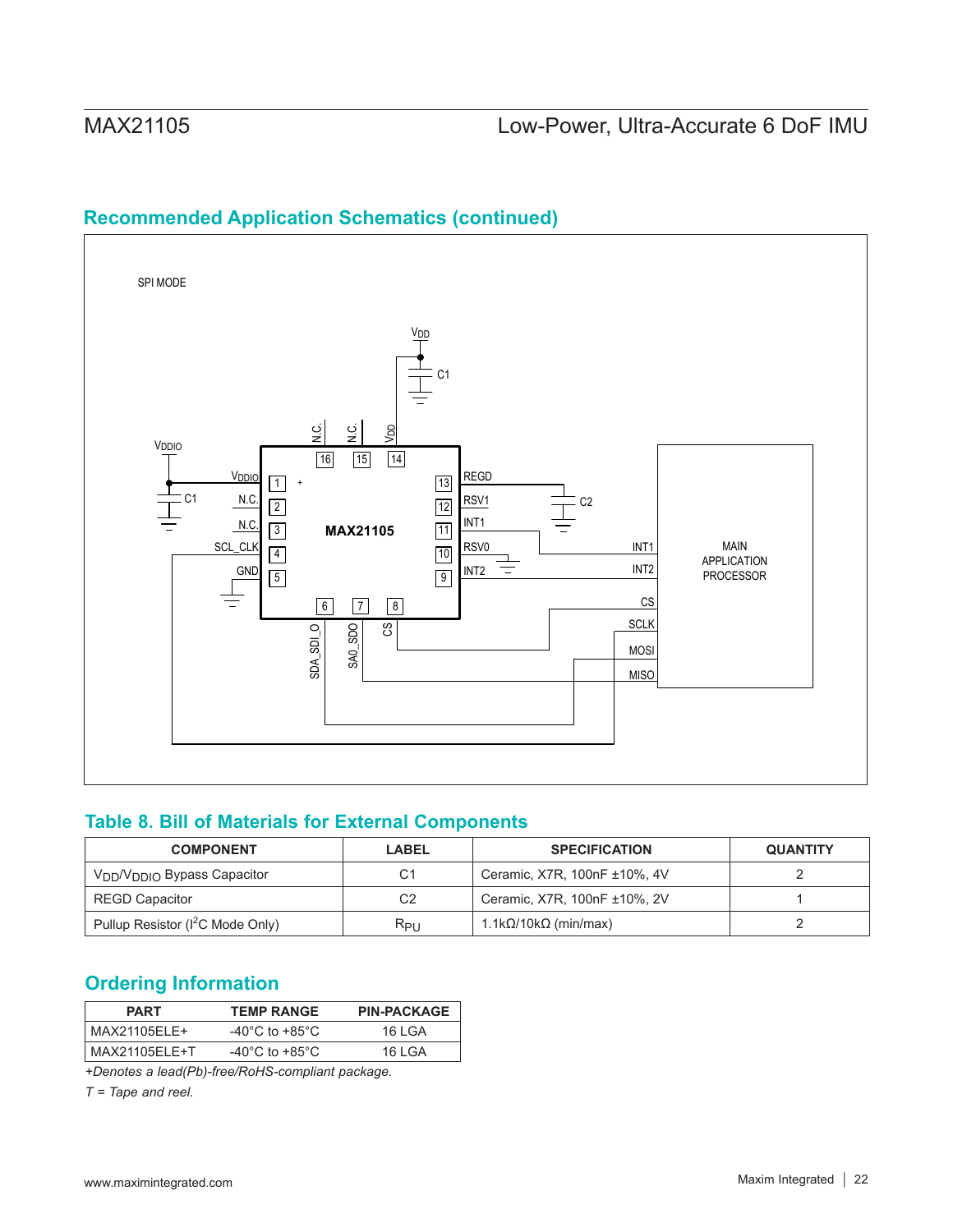## **Package Information**

For the latest package outline information and land patterns (footprints), go to **www.maximintegrated.com/packages**. Note that a "+", "#", or "-" in the package code indicates RoHS status only. Package drawings may show a different suffix character, but the drawing pertains to the package regardless of RoHS status.

| <b>TYPF</b><br><b>PACK</b> | <b>PACKAGE CODE</b> | <b>INE NO.</b><br>וור | <b>TERN NO.</b><br>AND PA |
|----------------------------|---------------------|-----------------------|---------------------------|
| GΑ                         |                     | . neer                | . noar                    |

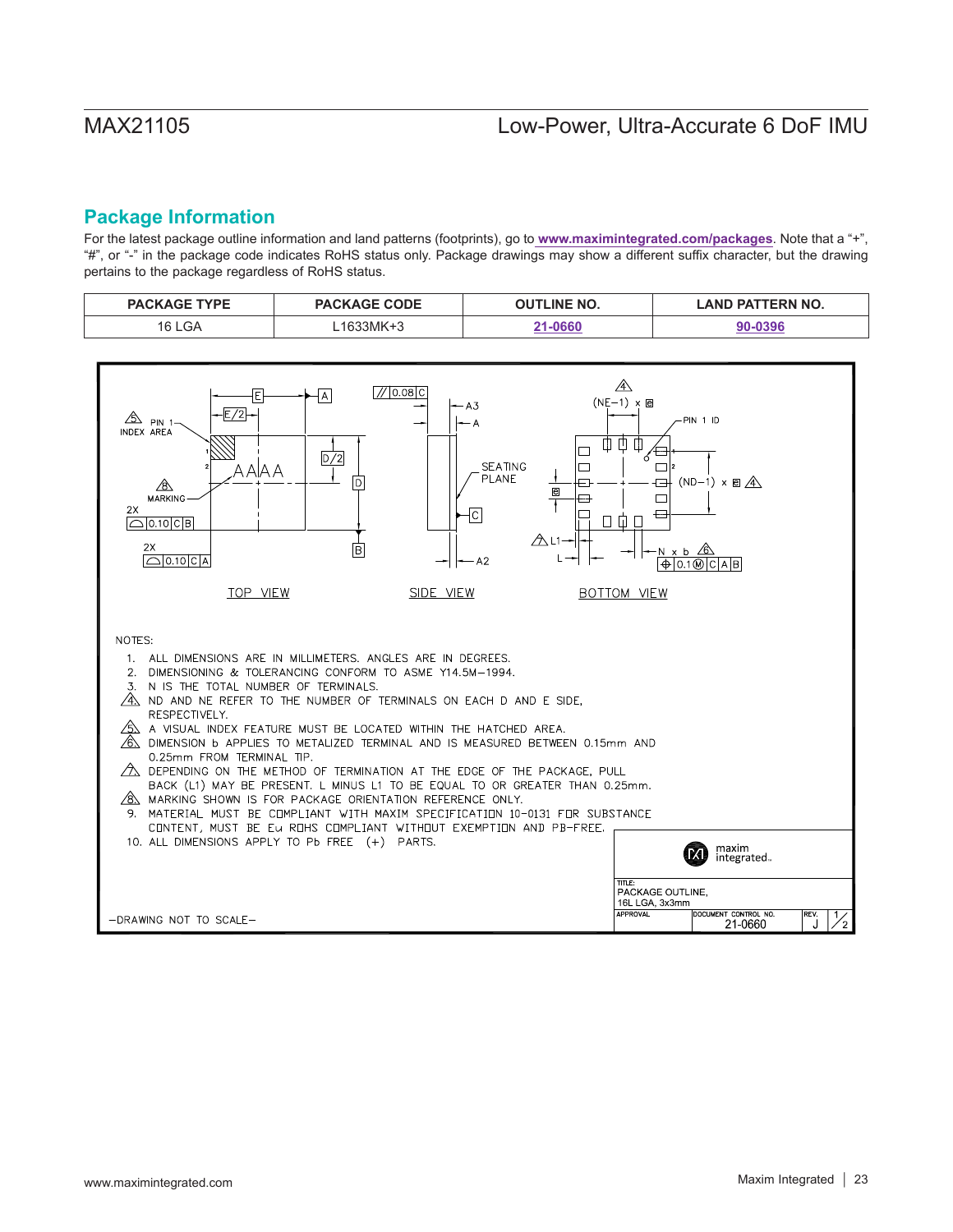## **Package Information (continued)**

For the latest package outline information and land patterns (footprints), go to **www.maximintegrated.com/packages**. Note that a "+", "#", or "-" in the package code indicates RoHS status only. Package drawings may show a different suffix character, but the drawing pertains to the package regardless of RoHS status.

|                      | REF.                                           | MIN.        | NOM.     | MAX. | MIN.        | NOM.     | MAX.     | MIN.  | NOM.            | MAX.             |                                 |                            |
|----------------------|------------------------------------------------|-------------|----------|------|-------------|----------|----------|-------|-----------------|------------------|---------------------------------|----------------------------|
|                      | Α                                              | 0.86        | 0.91     | 0.96 | 0.78        | 0.83     | 0.88     | 0.78  | 0.83            | 0.88             |                                 |                            |
|                      | A2                                             |             | 0.21 REF |      | 0.13 REF    |          | 0.13 REF |       |                 |                  |                                 |                            |
|                      | A3                                             | 0.65        | 0.70     | 0.75 | 0.65        | 0.70     | 0.75     | 0.65  | 0.70            | 0.75             |                                 |                            |
|                      | b                                              | 0.20        | 0.25     | 0.30 | 0.20        | 0.25     | 0.30     | 0.20  | 0.25            | 0.30             |                                 |                            |
|                      | D                                              |             | 3.00 BSC |      | 3.00 BSC    |          | 3.00 BSC |       |                 |                  |                                 |                            |
|                      | E                                              |             | 3.00 BSC |      |             | 3.00 BSC |          |       | 3.00 BSC        |                  |                                 |                            |
|                      | $\mathbf{e}% _{t}\left( \mathbf{1}_{t}\right)$ | 0.50 BSC    |          |      |             | 0.50 BSC |          |       | 0.50 BSC        |                  |                                 |                            |
|                      | L                                              | 0.30        | 0.35     | 0.40 | 0.30        | 0.35     | 0.40     | 0.275 | 0.325           | 0.375            |                                 |                            |
|                      | L1                                             | 0.05        | 0.10     | 0.15 | 0.05        | 0.10     | 0.15     | 0.05  | 0.10            | 0.15             |                                 |                            |
|                      | $\mathsf{N}$                                   | 16          |          |      | 16          |          |          | 16    |                 |                  |                                 |                            |
|                      | <b>ND</b>                                      | 5           |          |      | 5           |          | 5        |       |                 |                  |                                 |                            |
|                      | <b>NE</b>                                      | 3           |          |      | 3           |          |          | 3     |                 |                  |                                 |                            |
|                      | PKG CODE                                       | $L1633MK+2$ |          |      | $L1633MK+3$ |          |          |       | $L1633MK+5$     |                  |                                 |                            |
|                      |                                                |             |          |      |             |          |          |       |                 |                  |                                 |                            |
|                      |                                                |             |          |      |             |          |          |       |                 |                  |                                 |                            |
|                      |                                                |             |          |      |             |          |          |       |                 |                  |                                 |                            |
|                      |                                                |             |          |      |             |          |          |       |                 |                  |                                 |                            |
|                      |                                                |             |          |      |             |          |          |       |                 |                  |                                 |                            |
|                      |                                                |             |          |      |             |          |          |       |                 |                  |                                 |                            |
|                      |                                                |             |          |      |             |          |          |       |                 |                  |                                 |                            |
|                      |                                                |             |          |      |             |          |          |       |                 |                  |                                 |                            |
|                      |                                                |             |          |      |             |          |          |       |                 |                  | maxim<br>integrated             |                            |
|                      |                                                |             |          |      |             |          |          |       | TITLE:          |                  |                                 |                            |
|                      |                                                |             |          |      |             |          |          |       | 16L LGA, 3x3mm  | PACKAGE OUTLINE, |                                 |                            |
| RAWING NOT TO SCALE- |                                                |             |          |      |             |          |          |       | <b>APPROVAL</b> |                  | DOCUMENT CONTROL NO.<br>21-0660 | REV.<br>$\frac{2}{2}$<br>J |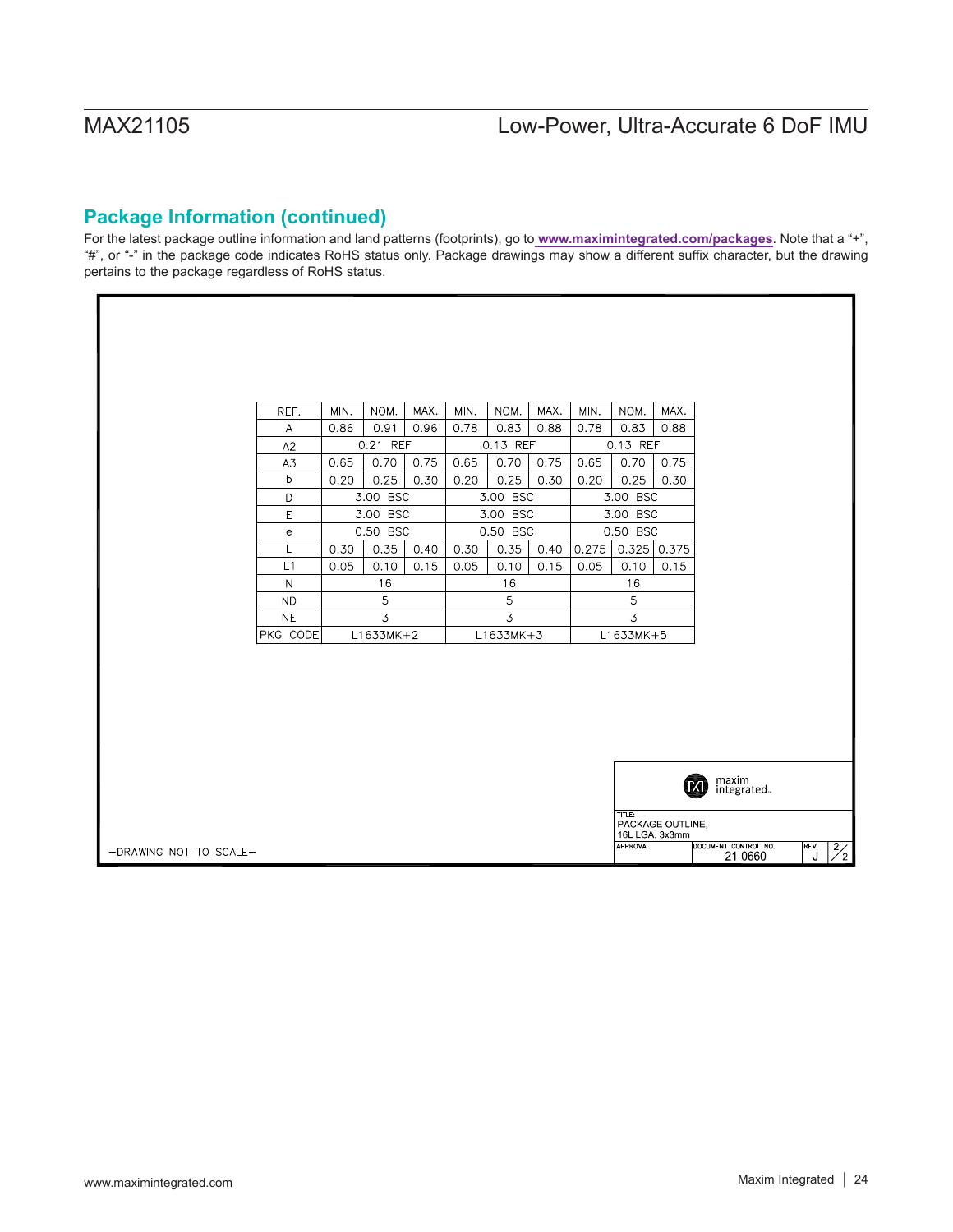## **Package Information (continued)**

For the latest package outline information and land patterns (footprints), go to **www.maximintegrated.com/packages**. Note that a "+", "#", or "-" in the package code indicates RoHS status only. Package drawings may show a different suffix character, but the drawing pertains to the package regardless of RoHS status.